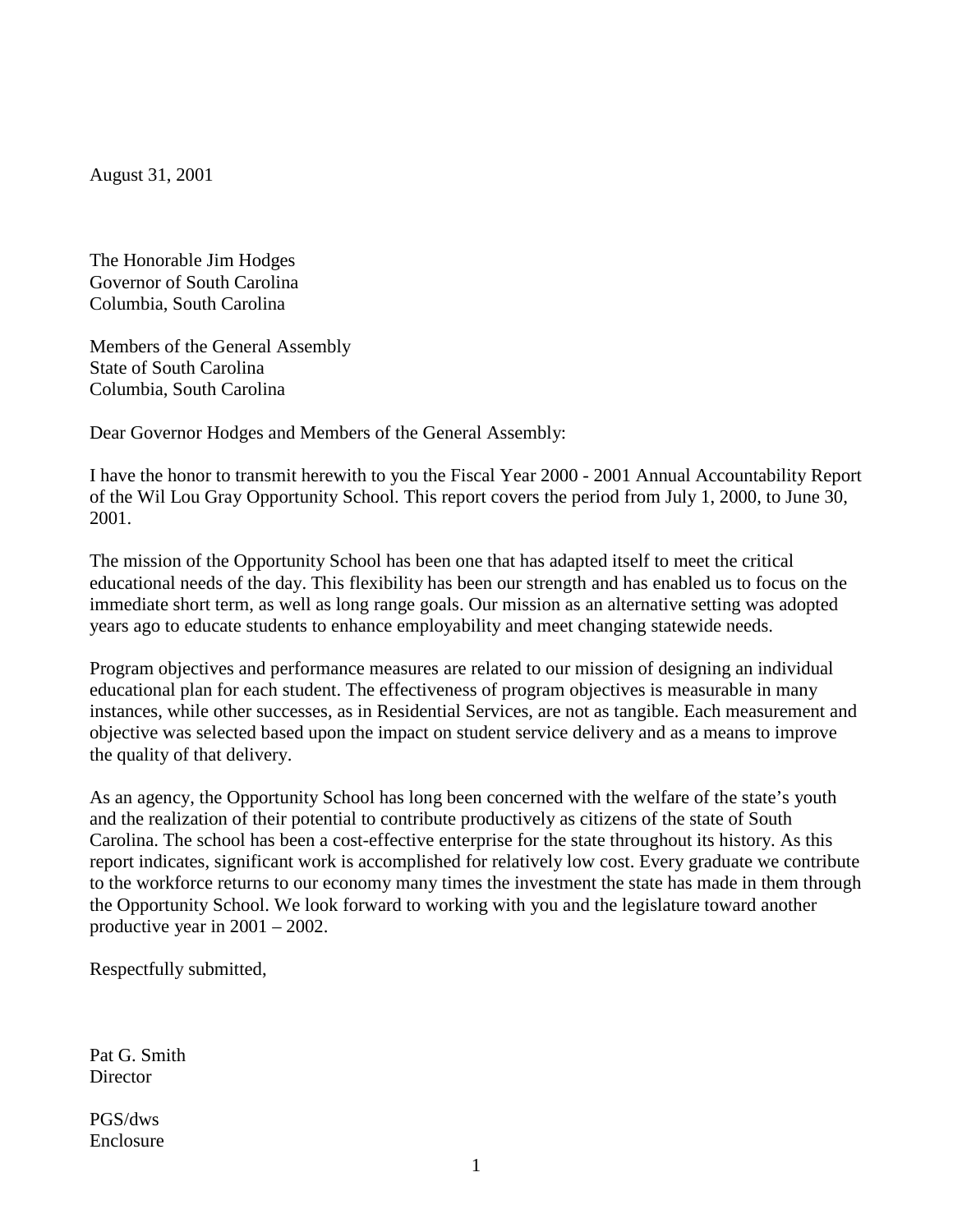# **ANNUAL ACCOUNTABILITY REPORT**

## *FISCAL YEAR 2000 – 2001*

"WHY STOP LEARNING?"

WIL LOU GRAY OPPORTUNITY SCHOOL WEST CAMPUS ROAD WEST COLUMBIA, SC 29170

PAT G. SMITH, DIRECTOR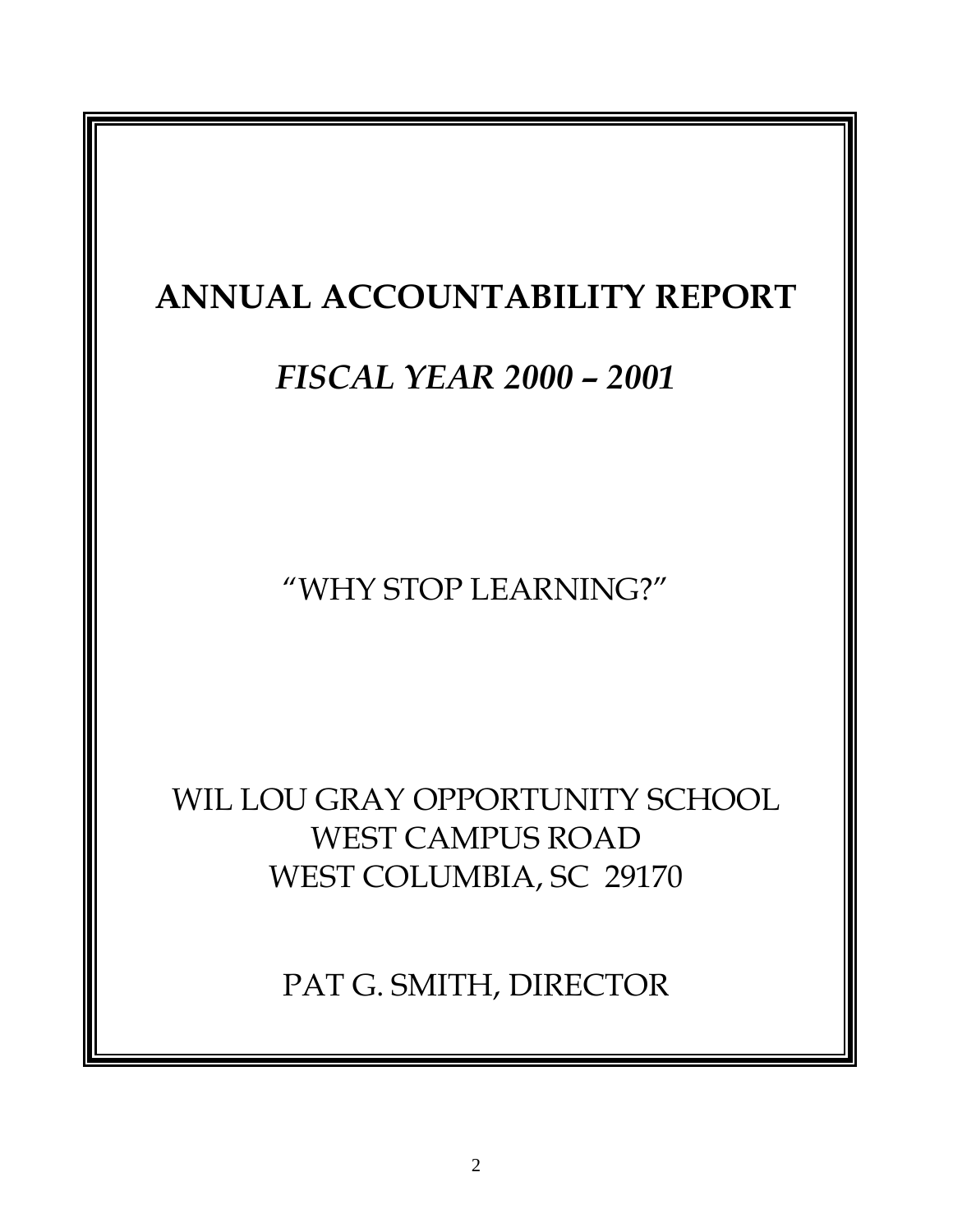#### **Executive Summary**

For approximately eighty years since it's founding in 1921 by the late Dr. Wil Lou Gray, the Wil Lou Gray Opportunity School has served the people of South Carolina. The agency has educated and provided vocational and life skills training to thousands of citizens of our State. Throughout that time the agency adapted its mission to meet the critical needs of the students it serves. In the early years, Dr. Gray identified the large population of farm women who missed their chance for an education when they were needed to work on farms. Later, veterans of the Second World War and the Korean War were served. In the sixties and seventies the school met the needs of many physically handicapped people. All of these efforts, though focused on different populations, had a common theme and mission - providing educational services for those who were not fully served, at the time, by the public school system.

During those years, the Opportunity School successfully answered the challenge of providing alternative academic, vocational and residential services, with a focus on "atrisk" students. The traditional priority of the Opportunity School has been to provide a high school education supplemented with vocational training in order to prepare students for employment. Our philosophy has focused on assisting those students who, for various reasons, could not benefit from the regular educational system. That philosophy as applied by Dr. Gray when she founded the School translated to a mission of meeting the needs of the large population of adult South Carolinians who had not completed high school. Today that same philosophy guides our work with young people who are not successful in the regular school system.

As our focus has followed the constant change in South Carolina's educational needs, the Wil Lou Gray Opportunity School and the South Carolina National Guard have collaborated to inaugurate the South Carolina Youth Challenge Academy. Our collaborative effort is the only Youth Challenge Academy among twenty-seven states operating outside of a military facility.

Beginning with school year 1998-1999, an exciting new partnership with the National Guard enabled South Carolina to offer "at-risk" students an innovative program of structure and academic training. The Opportunity School continues to offer traditional academic and vocational training, social and life skills improvement, and employability enhancement. The Youth Challenge Academy also offers participants a structured lifestyle with an emphasis on becoming self-reliant through a disciplined, military-style environment. The Challenge Academy is premised upon leadership, teamwork and selfdiscipline as taught and modeled within a quasi-military framework.

Following graduation, a very important component of the Academy is a year-long mentorship that requires the cadet to be paired with a community leader in his/her own community. Several goals accomplished by the mentoring phase are career guidance,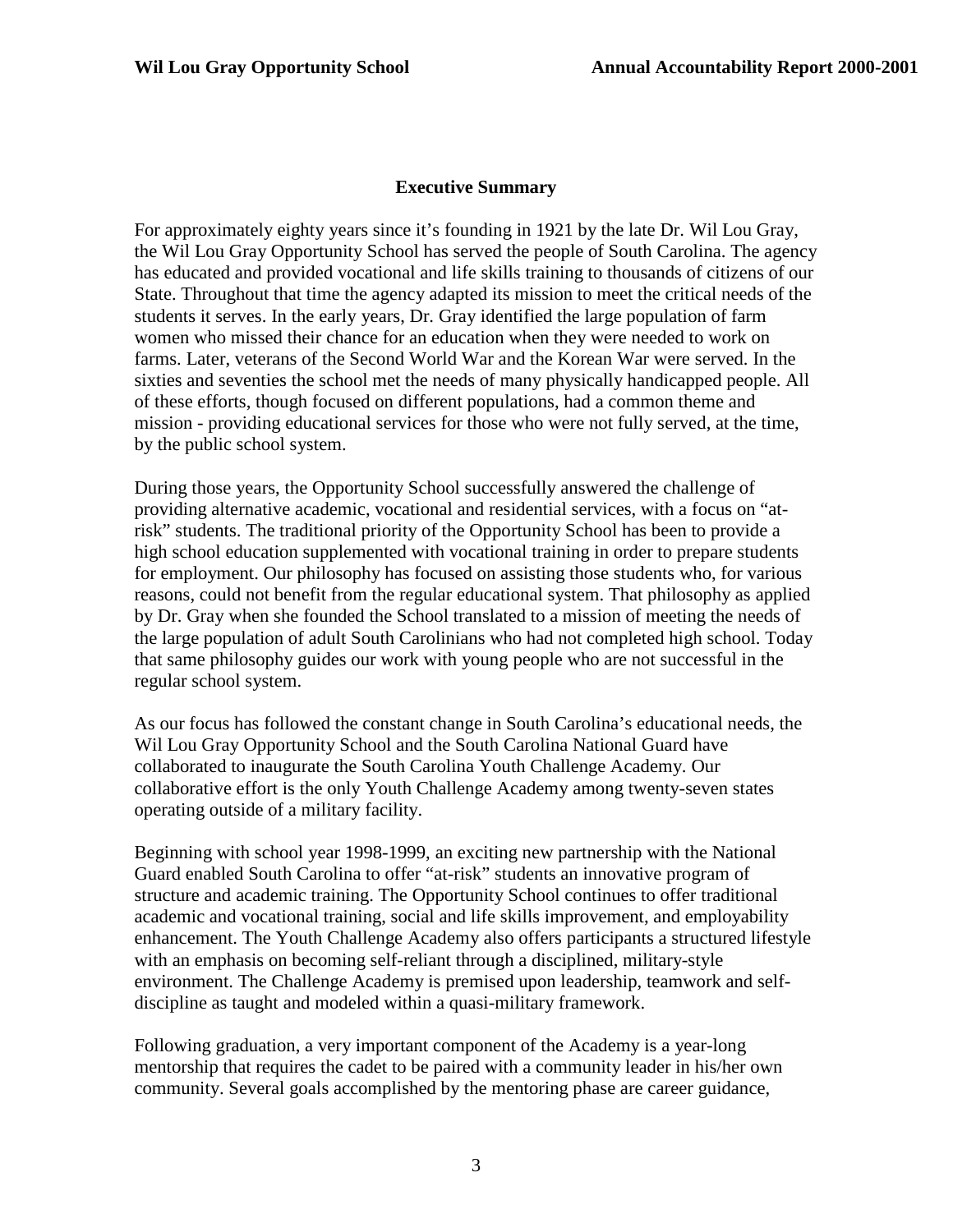#### **Executive Summary (continued)**

reinforcement of Academy values, and regular tracking of the cadet's progress; whether that progress is continuing education or employment.

While the delivery method of the Wil Lou Gray Opportunity School has been reshaped, our theme of motivating the "at-risk" student into a productive, employable young adult remains unchanged. As our theme and delivery method to address the needs of South Carolina's dropouts has been reshaped, the cost to serve our current enrollment and the demand to serve more has increased. To reach our target population requires greater funding and effort to be successful. Our budget request this year, while typically conservative and based on need, strengthens our potential to reach a difficult population of under-educated South Carolinians.

#### **Mission Statement**

The Wil Lou Gray Opportunity School exists to serve those citizens of South Carolina between sixteen and eighteen years of age who are most at-risk of:

- 1. Being retained in their grade in school.
- 2. Dropping out of school and not completing their education.
- 3. Not making the transition from public schools to the work force.
- 4. Being truant from school, or whose home, school or community environment impedes rather than enhances the chance that they will stay in school and become prepared for employment.

The school provides services to these youth in a structured residential, quasi-military environment to prepare and assist them to achieve independence and employability as soon as possible.

In seeking to fulfill its mission, realizing the multiple service needs of these youths, the school provides the following types of services:

- 1. Compensatory Education
- 2. Pre-Vocational Training
- 3. Pre-Employment Training
- 4. Career Guidance and Job Placement
- 5. Counseling
- 6. Health Care
- 7. Life Skills
- 8. Self-Discipline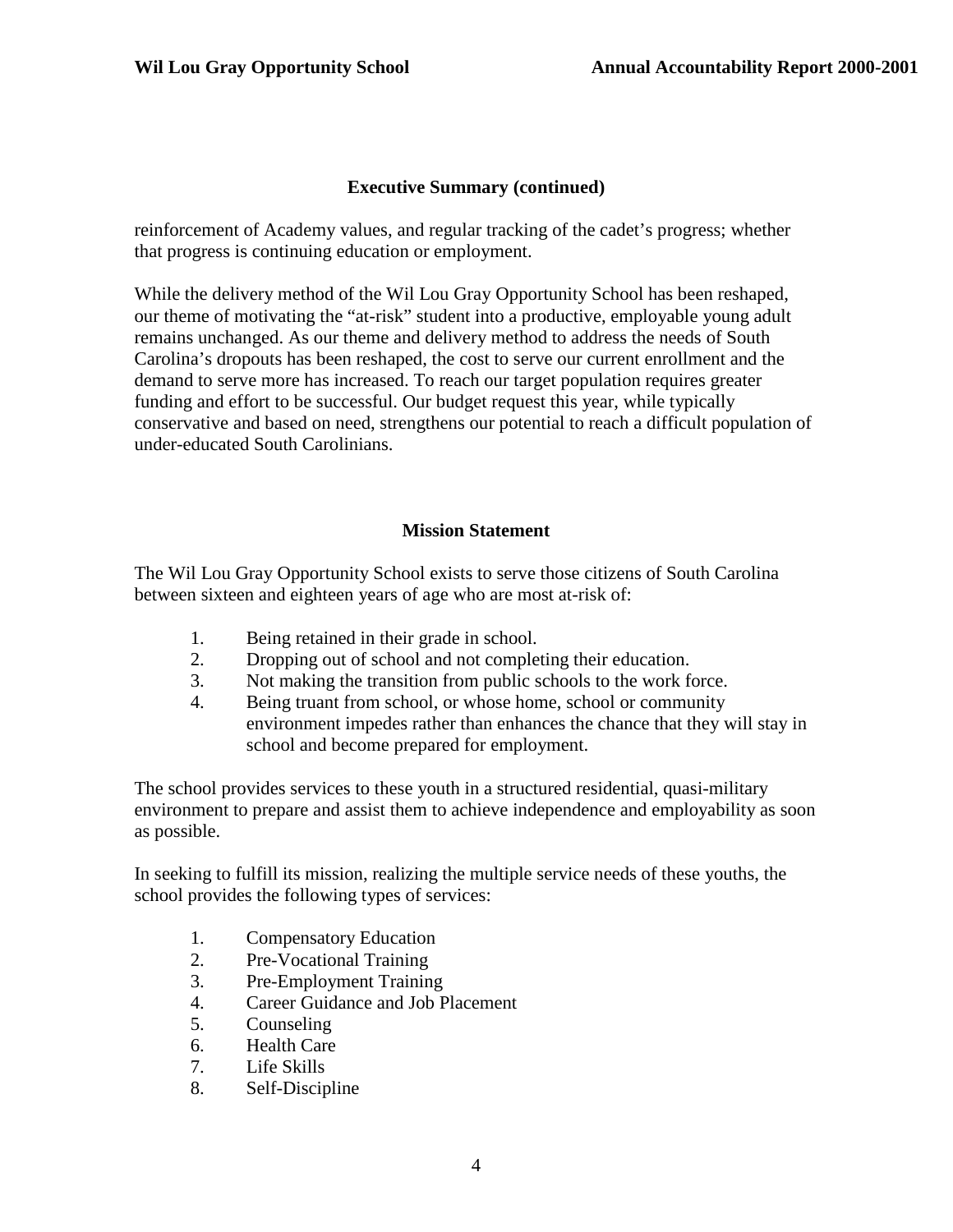#### **Enabling Statute**

Section 59-51-10. Wil Lou Gray established; location. [SC ST SEC 59-51-10]

The Wil Lou Gray Opportunity School is established and must be located in Lexington County on the property formerly occupied by the Army Air Force and known as the Columbia Air Base, which property the State received by quitclaim deed in September 1947 for the joint use of the Opportunity School and the South Carolina Trade School.

Section 59-51-20. Services provided by School; duties. [SC ST SEC 59-51-20]

#### Annotations

The school shall:

- (1) serve as an alternative school cooperating with other agencies and organizations;
- (2) provide training for persons interested in continuing their elementary or high school education or in taking refresher courses preparatory to college, with emphasis on personal development, vocational efficiency, and effective citizenship;
- (3) disseminate information concerning practices that have proven to be effective in working with its students; and
- (4) cooperate with the vocational rehabilitation department in providing personal and social adjustment and prevocational and vocational courses for persons with disabilities.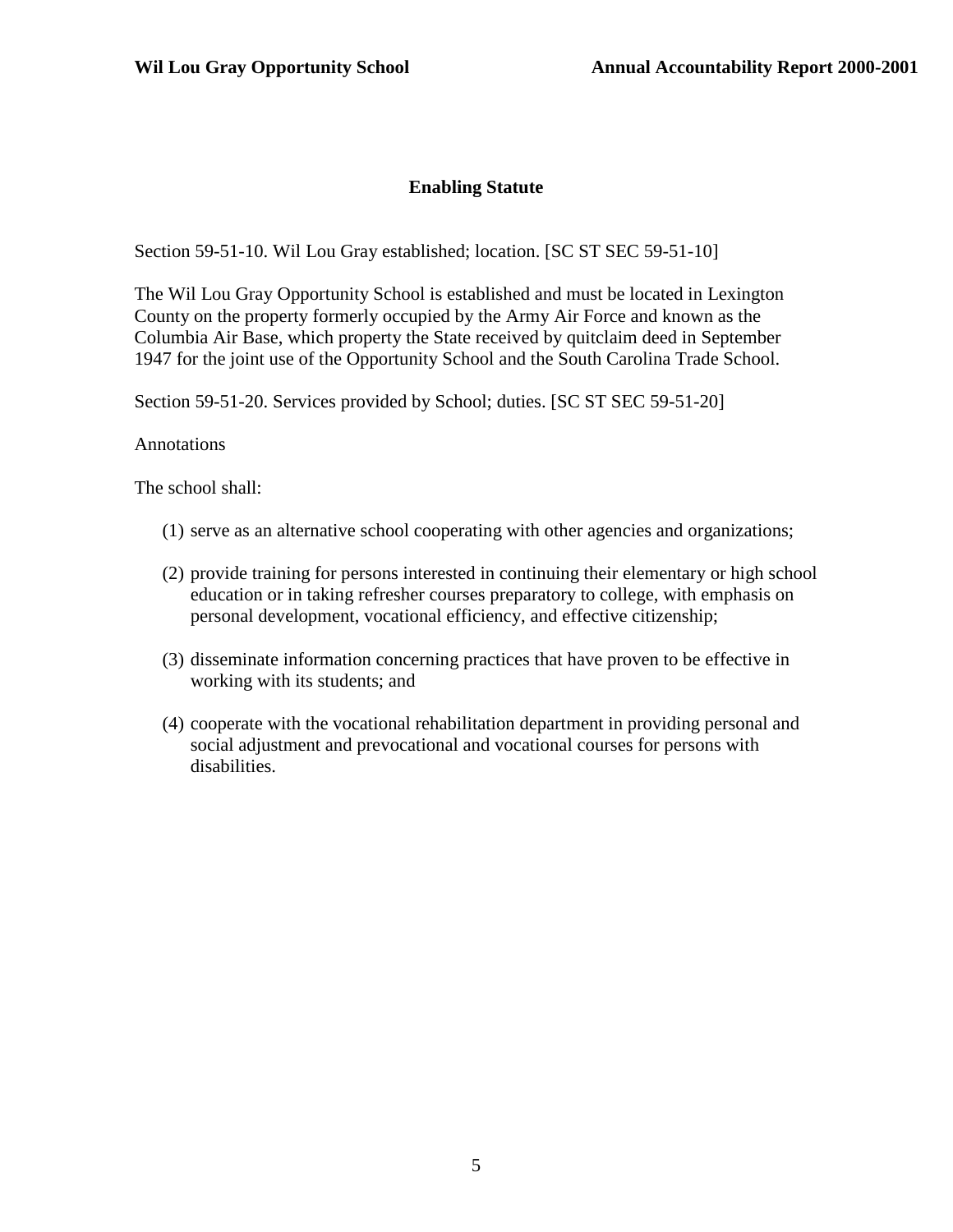## **BUDGET REQUEST FOR 2002 – 2003**

| <b>Priority I:</b>  | <b>Utility Support – Recurring Cost</b>                                                                                                                                                                                                                                                                                                                                                                                                                      | \$250,000    |  |
|---------------------|--------------------------------------------------------------------------------------------------------------------------------------------------------------------------------------------------------------------------------------------------------------------------------------------------------------------------------------------------------------------------------------------------------------------------------------------------------------|--------------|--|
|                     | Covers cost of all utilities (Water/Sewer, Trash, Electric, Gas):                                                                                                                                                                                                                                                                                                                                                                                            |              |  |
|                     | Water and Sewer                                                                                                                                                                                                                                                                                                                                                                                                                                              | \$53,900.00  |  |
|                     | Trash (Container Corp. and Landfill)                                                                                                                                                                                                                                                                                                                                                                                                                         | 12,500.00    |  |
|                     | $SCE&G-Gas$                                                                                                                                                                                                                                                                                                                                                                                                                                                  | 90,600.00    |  |
|                     | $SCE&G$ – Electric                                                                                                                                                                                                                                                                                                                                                                                                                                           | 93,000.00    |  |
|                     | Total                                                                                                                                                                                                                                                                                                                                                                                                                                                        | \$250,000.00 |  |
| <b>Priority II:</b> | <b>Classroom Technology Support – Recurring Cost</b>                                                                                                                                                                                                                                                                                                                                                                                                         | \$25,000     |  |
|                     | $\mathcal{L} = \mathcal{L} = \mathcal{L} = \mathcal{L} = \mathcal{L} = \mathcal{L} = \mathcal{L} = \mathcal{L} = \mathcal{L} = \mathcal{L} = \mathcal{L} = \mathcal{L} = \mathcal{L} = \mathcal{L} = \mathcal{L} = \mathcal{L} = \mathcal{L} = \mathcal{L} = \mathcal{L} = \mathcal{L} = \mathcal{L} = \mathcal{L} = \mathcal{L} = \mathcal{L} = \mathcal{L} = \mathcal{L} = \mathcal{L} = \mathcal{L} = \mathcal{L} = \mathcal{L} = \mathcal{L} = \mathcal$ |              |  |

Covers cost of additional computers in the classroom, and maintenance on network, printers, accessories and software.

| <b>TOTAL BUDGET REQUEST</b> | \$275,000 |
|-----------------------------|-----------|
|-----------------------------|-----------|

### **BOND BILL**

| Renovation of Heat and Air Conditioning System | \$3,000,000 |
|------------------------------------------------|-------------|
| Complete Floor Project                         | \$250,000   |
| <b>TOTAL BOND BILL REQUEST</b>                 | \$3,250,000 |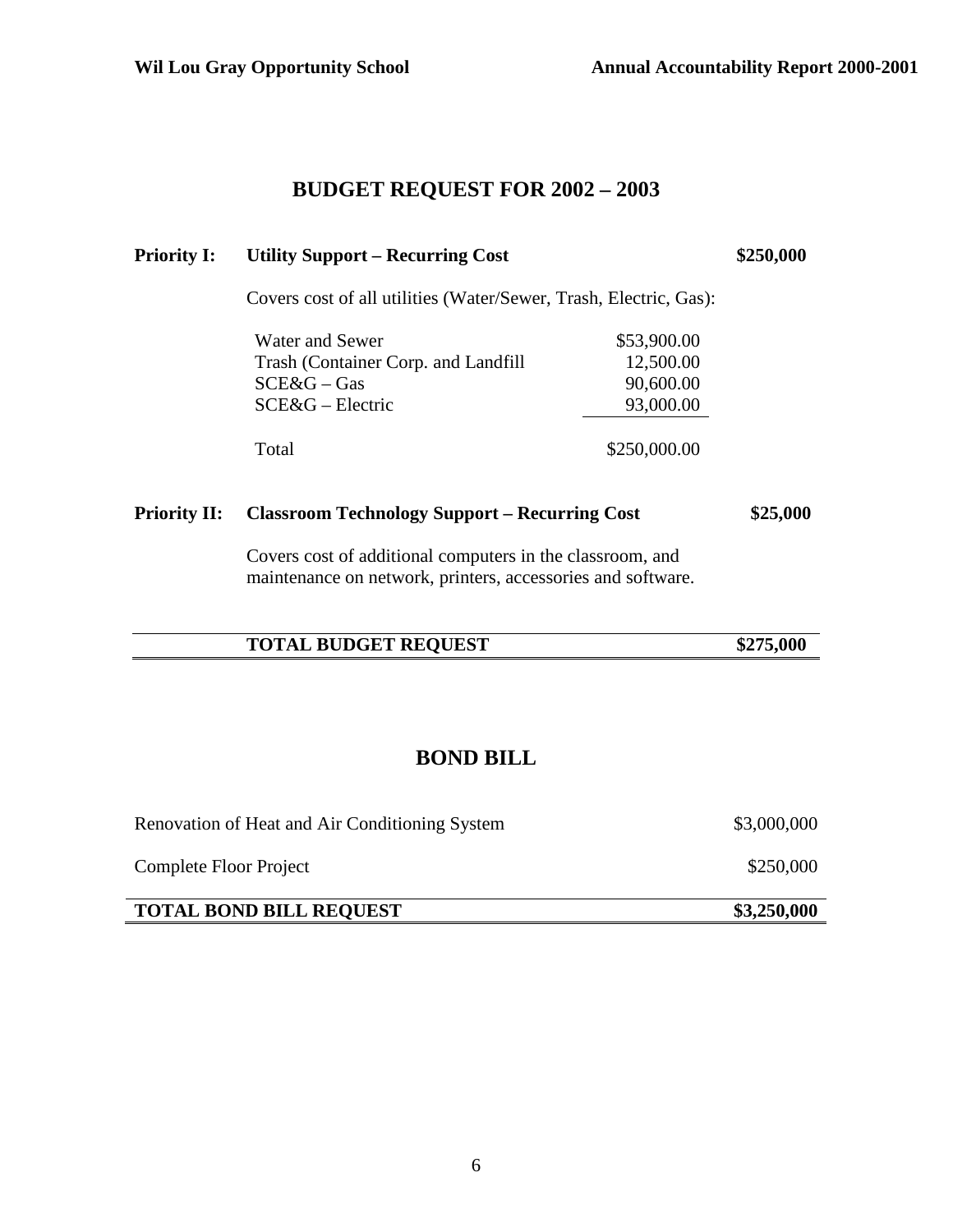à.

|                                                    | <b>99-00 Actual</b><br><b>Expenditures</b> |                                | 00-01 Actual<br><b>Expenditures</b> |                                | 01-02 Appropriations<br>Act  |                                |
|----------------------------------------------------|--------------------------------------------|--------------------------------|-------------------------------------|--------------------------------|------------------------------|--------------------------------|
| <b>Major</b><br><b>Budget</b><br><b>Categories</b> | <b>Total</b><br><b>Funds</b>               | <b>General</b><br><b>Funds</b> | <b>Total</b><br><b>Funds</b>        | <b>General</b><br><b>Funds</b> | <b>Total</b><br><b>Funds</b> | <b>General</b><br><b>Funds</b> |
| Personal<br>Service                                | \$2,217,587                                | \$1,857,494                    | \$2,277,183                         | \$1,912,018                    | \$2,710,347                  | \$2,238,058                    |
| Other<br>Operating                                 | \$1,168,063                                | \$971,129                      | \$1,243,532                         | \$996,181                      | \$1,246,551                  | \$592,487                      |
| Special Items                                      | \$3,005                                    | \$0                            | \$0                                 | \$0                            | \$0                          | \$0                            |
| Permanent<br>Improvements                          | \$0                                        | \$0                            | \$80,913                            | \$0                            | \$0                          | \$0                            |
| <b>Case Services</b>                               | \$0                                        | \$0                            | \$0                                 | \$0                            | \$0                          | \$0                            |
| <b>Distributions</b><br>to<br>Subdivisions         | \$0                                        | \$0                            | \$0                                 | \$0                            | \$0                          | \$0                            |
| Fringe<br><b>Benefits</b>                          | \$578,502                                  | \$482,167                      | \$625,845                           | \$525,910                      | \$732,639                    | \$610,307                      |
| Non-recurring<br><b>Total</b>                      | \$68,808<br>\$4,035,965                    | \$45,855<br>\$3,356,645        | \$52,238<br>\$4,279,711             | \$52,238<br>\$3,486,347        | \$0<br>\$4,689,537           | \$0<br>\$3,440,852             |

## **Base Budget Expenditures and Appropriations**

*Note 1: Special Items and Non-Recurring Items above – Also included in Expenditures below (99/00). Note 2: Permanent Improvement Items above – Also included in Bond Expenditures below (00/01).*

## **Other Expenditures**

| <b>Sources of Funds</b> | 99-00 Actual Expenditures | 00-01 Actual Expenditures |  |
|-------------------------|---------------------------|---------------------------|--|
|                         |                           |                           |  |
| Supplemental Bills      | \$45,855                  | \$52,238                  |  |
|                         |                           |                           |  |
| Capital Reserve Funds   | \$25,957                  |                           |  |
|                         |                           |                           |  |
| <b>Bonds</b>            | SC                        | \$80,913                  |  |

*Note 3: All figures in both charts are rounded to the nearest dollar.*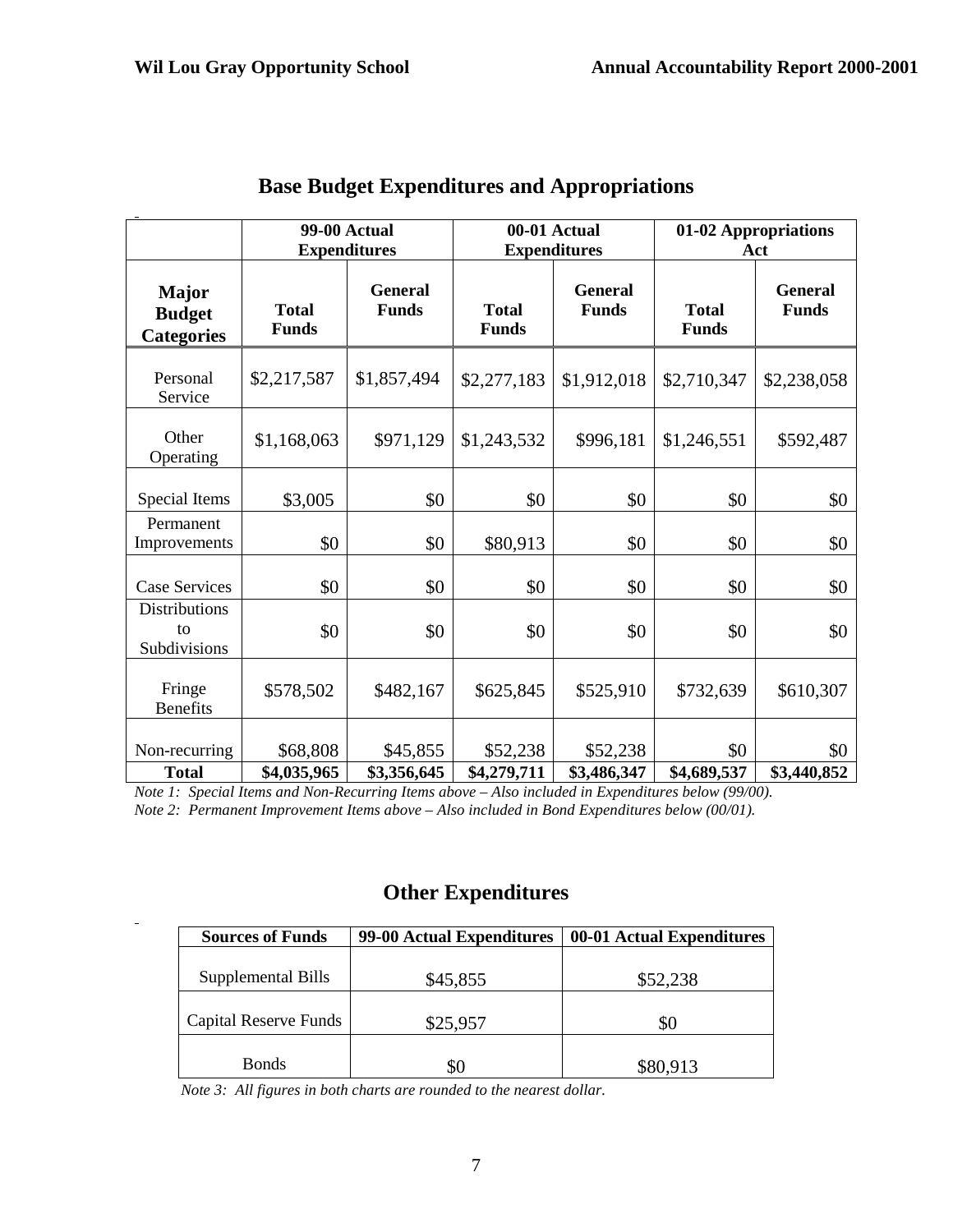

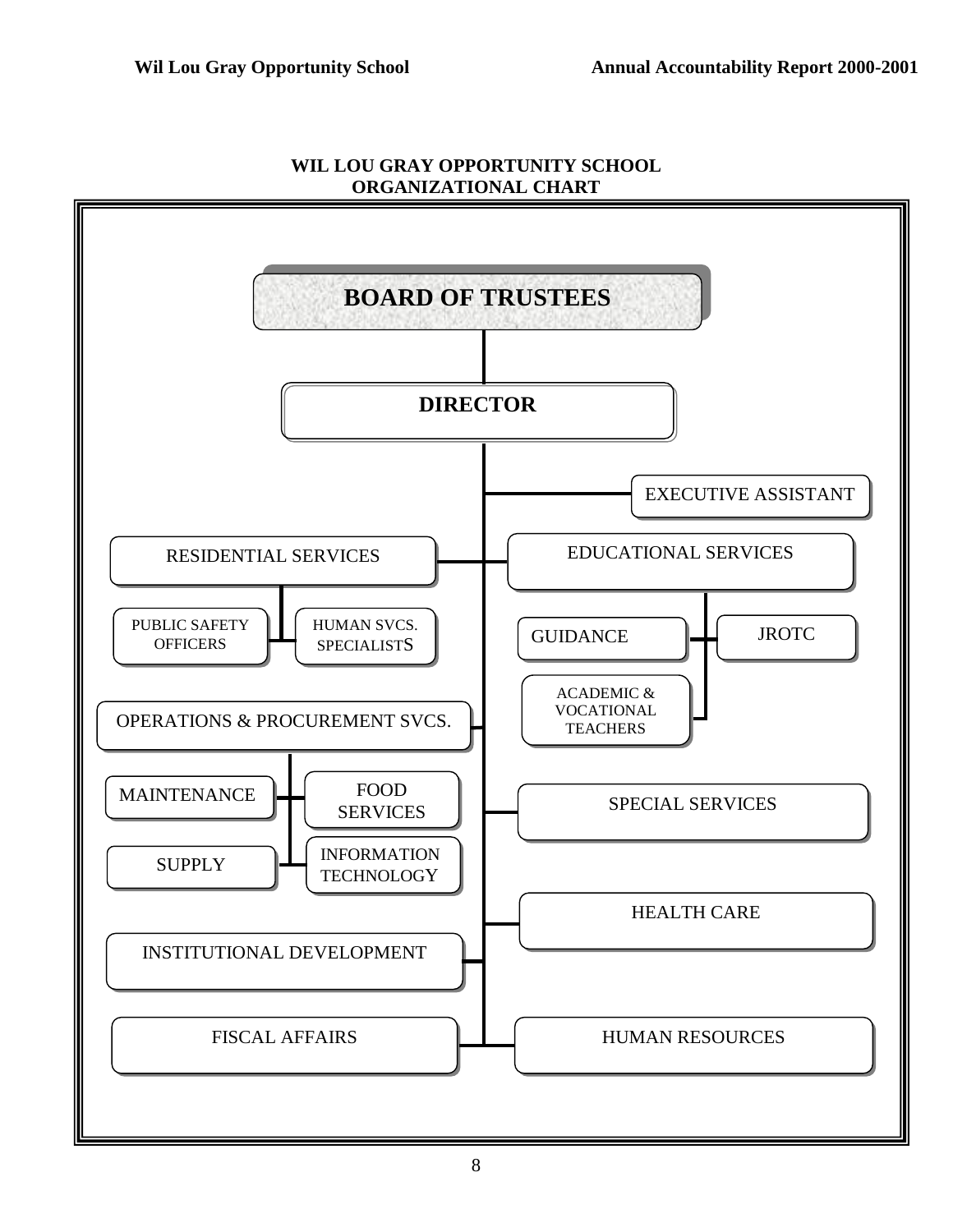#### **Leadership**

The agency director, appointed by the Wil Lou Gray Opportunity School Board of Trustees serves as the chief executive officer and implements the mission as approved by the Board of Trustees. The policy-making responsibilities reside with the Board of Trustees who charts the mission and provides guidance through their policy role. Annually, the Board of Trustees convenes a retreat to define and identify strategies and goals for the school. The Board meets six times each year to receive progress reports on established goals and to adopt supporting policies.

Division directors comprise the executive staff who report to the director and provide direct leadership for each of their functional areas. They provide direct links to their respective staffs between their department and the agency director. This group of eight division directors meets weekly to discuss issues related to the day-to-day operation of the school. Through formal and informal communications and meetings, the information is disseminated throughout the agency. An informal environment is nurtured to ensure access to communication and information.

The director's door is open to all staff and students at the school as its programs and services are developed, revised and updated to better serve all constituent groups. Other informal meetings, as needed, for functional areas such as operations and program development are conducted to focus discussion on a departmental theme. Every other Friday, the director meets over lunch with the Teacher Council to review, discuss, and receive suggestions related to improvement of the academic program. This brief summary illustrates how the Opportunity School collects communication and then translates that communication into the school's values and expectations.

#### **Strategic Planning**

Each year the Wil Lou Gray Opportunity School undertakes a series of planning sessions that develops agency goals and strategies. This process considers current mission, service delivery and data measurements. The premise for this strategic planning begins with our core strengths which are: 1) a residential setting, 2) specialized counseling available, 3) alternative instructional programs that may be different than in any school, and 4) the opportunity for the student to begin in a new environment.

From these planning sessions, an annual planning process is adapted for a five-year period and is subject to annual update and progress measurement and performance. Goal areas are set at the beginning of each fiscal year, mid-year data is analyzed and year ending reporting completes the process at the Board's summer planning retreat. This plan identifies the most important programmatic and operational activities that represents the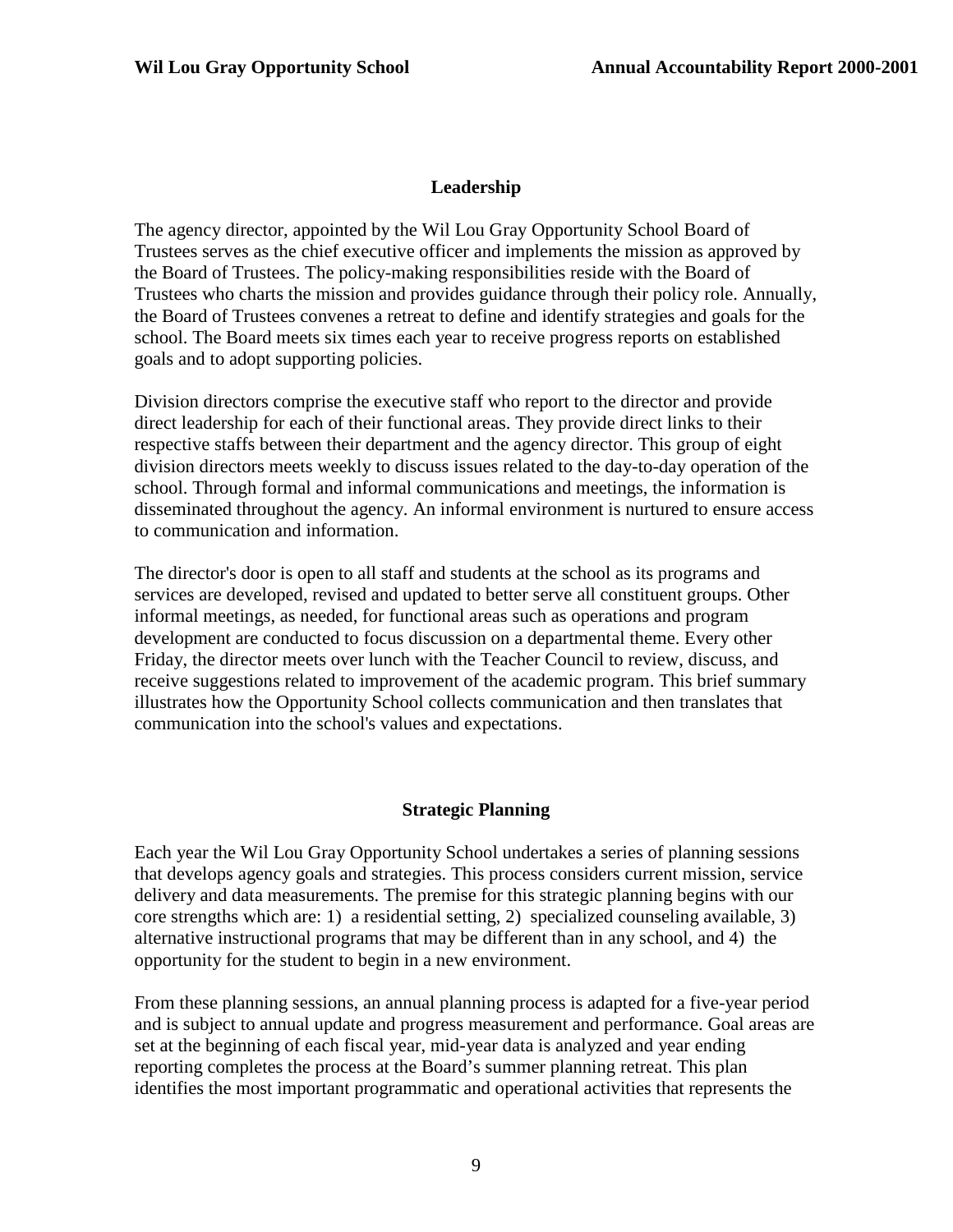#### **Strategic Planning (continued)**

strategies necessary to accomplish annual and long range goals. Each year the Board of Trustees adopts a new and updated strategic plan to be implemented over the next five years.

#### **Customer Focus**

Our customer focus is the students who attend the Opportunity School and their families. The Opportunity School serves a student population, sixteen to eighteen years of age, who are admitted voluntarily from every county in the state. Their success and satisfaction with the educational and residential experience while enrolled at the Opportunity School is our primary focus. To gauge and assess that satisfaction, each graduating student is given a graduate exit interview survey that solicits responses on a host of topics ranging from academics, residential, food service, recreation, and, most importantly, our staff. This instrument is used exclusively to design and implement improvement strategies in service delivery. The director frequently visits students in their dormitory rooms in the evening to gather firsthand opinions about the quality of our program.

Additionally, customer input is sought on a daily basis through informal conversations with teachers, staff and the director. Each semester a Parents Day Weekend is hosted to allow parents the opportunity to meet and interact with teachers, counselors, residential staff and administration. Parents are encouraged to follow their student's class schedule and discuss his/her academic progress as well as visit their dormitory room. Also, parent conferences are arranged for the student who has a need for more individualized attention in order to be successful.

Quality is our primary focus. Therefore, in order to reach that goal, customer satisfaction and the desire to constantly seek ways to improve our services offered for the benefit of the students will always be emphasized.

Some of the results from the survey given to the students at the end of each cycle are shown in the following graphs. The information compiled from these surveys is useful for identifying areas that may need improvement, as well as areas not needing improvement.

Graphs reflecting the reasons why students choose to enroll at Wil Lou Gray Opportunity School along with a map displaying the many counties in South Carolina that are served by the Opportunity School are included.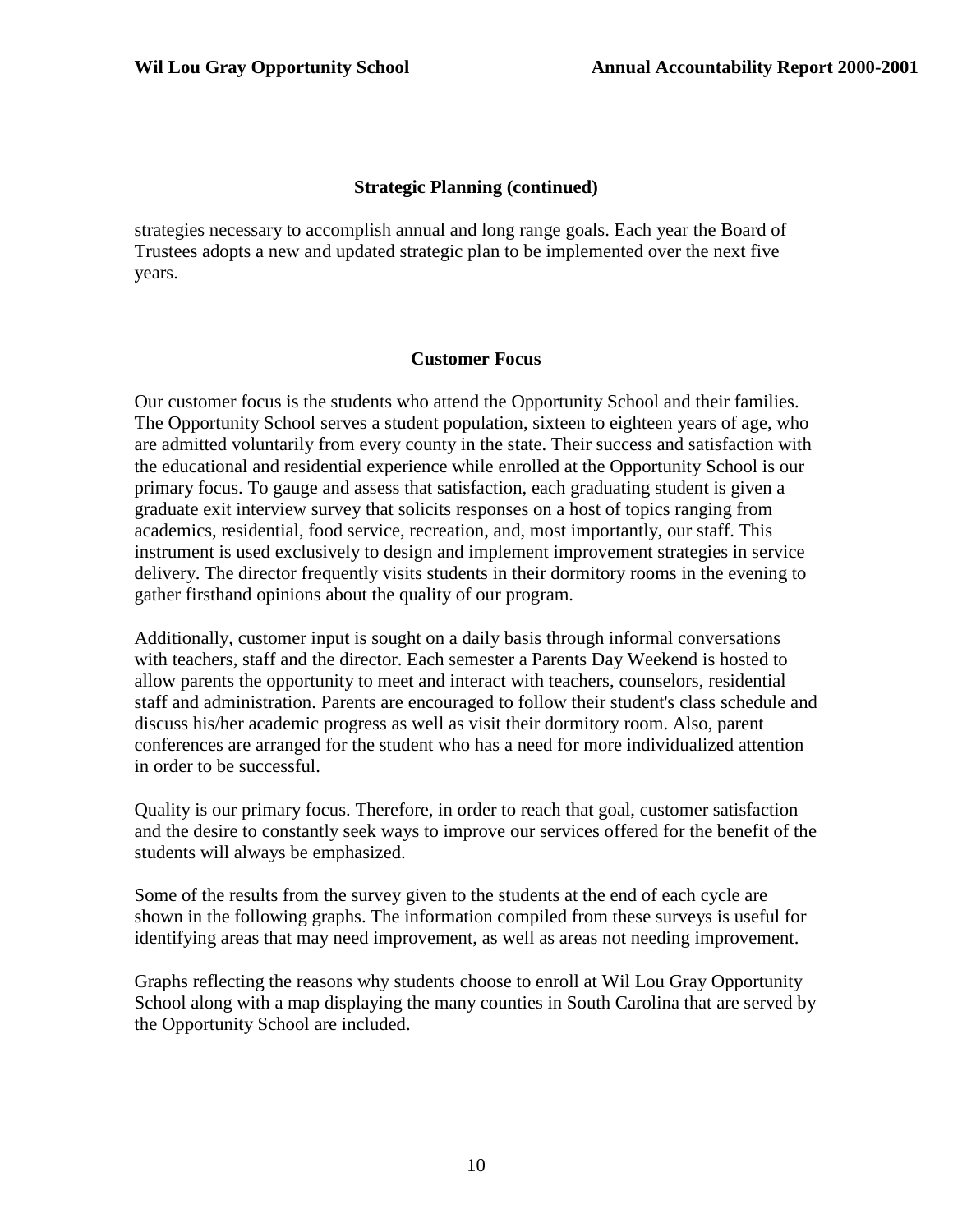The graph below measures student satisfaction with such items as living environment, facilities and rules. As reflected below, ninety-six percent of the students were satisfied in this area.



The graph below measures student satisfaction with such items as teachers, scheduling, curriculum and materials. As reflected below, eighty-eight percent of the students were satisfied in this area.

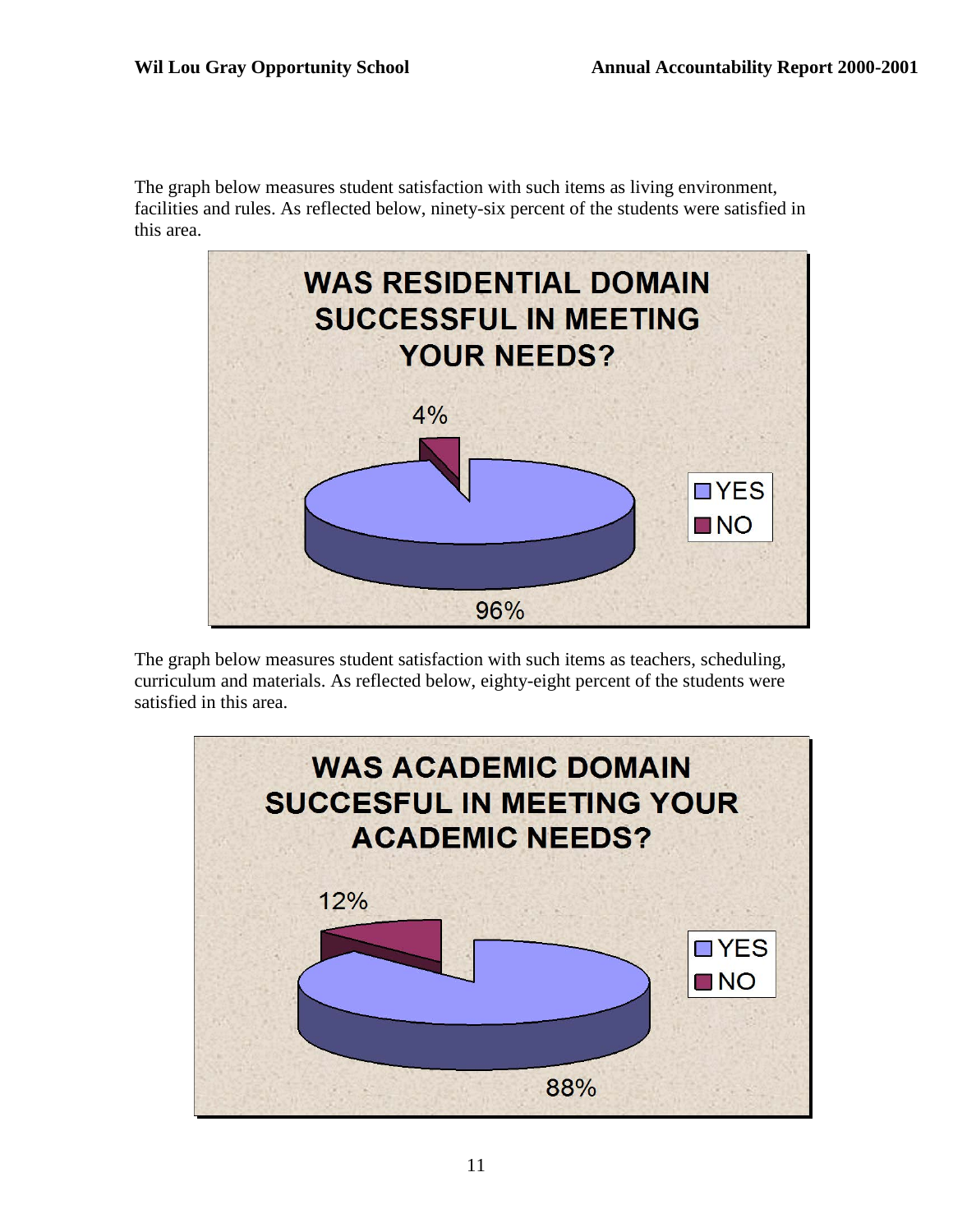## **REASON(S) FOR ENROLLING AT THE SOUTH CAROLINA YOUTH CHALLENGE ACADEMY AT WIL LOU GRAY OPPORTUNITY SCHOOL**



Note: Students could indicate more than one reason.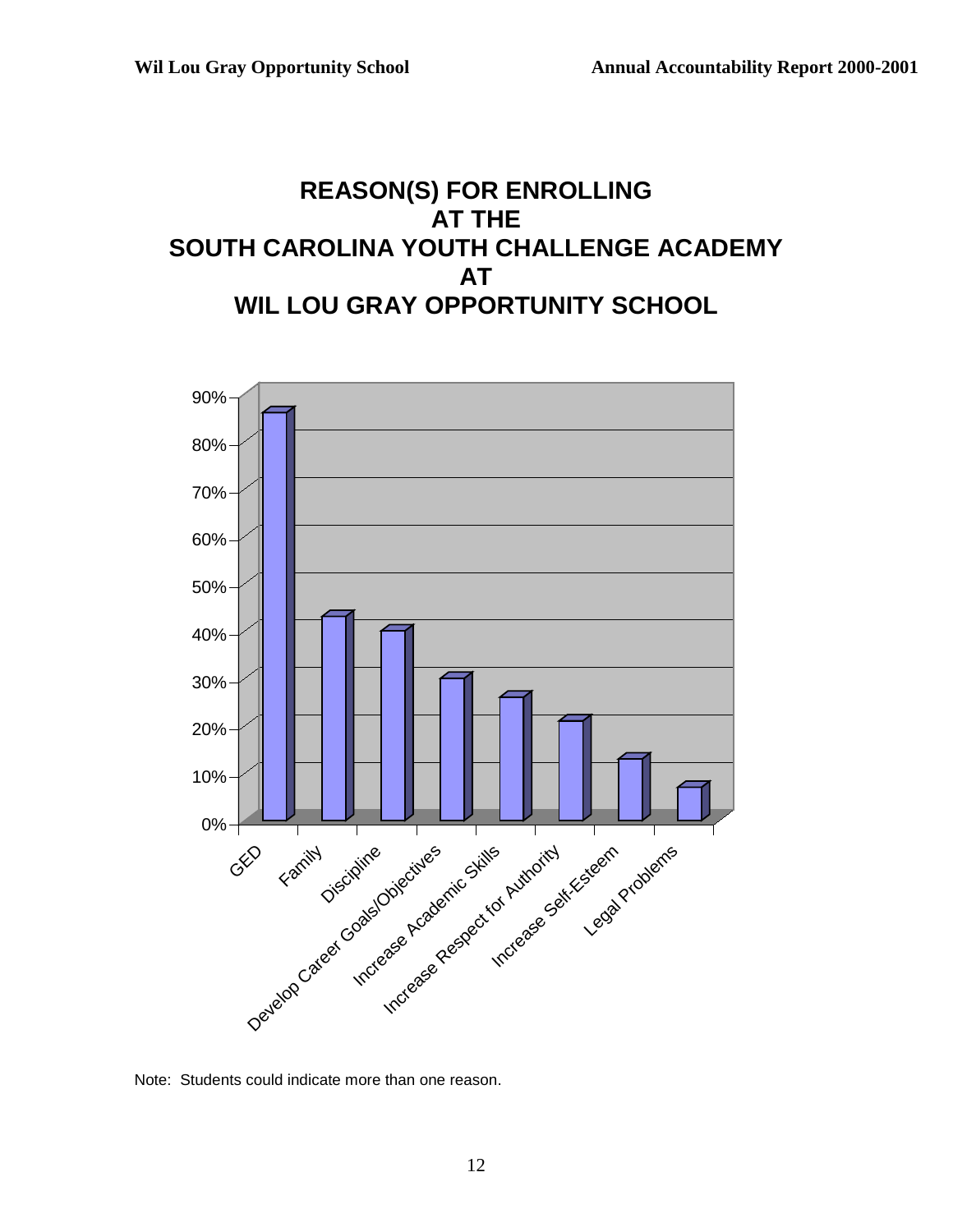## WIL LOU GRAY OPPORTUNITY SCHOOL **ENROLLMENT BY COUNTY FOR 2000 - 2001** STUDENT POPULATION DISTRIBUTION



| Abbeville       |    | Dillon     | 0  | Lexington    | 19             |
|-----------------|----|------------|----|--------------|----------------|
| Aiken           | 7  | Dorchester | 13 | Marion       | 2              |
| Allendale       | 1  | Edgefield  | 1  | Marlboro     | $\theta$       |
| Anderson        | 2  | Fairfield  | 4  | McCormick    | $\theta$       |
| Bamberg         | 7  | Florence   | 18 | Newberry     | 1              |
| <b>Barnwell</b> | 0  | Georgetown | 3  | Oconee       | 1              |
| <b>Beaufort</b> | 18 | Greenville | 14 | Orangeburg   | 10             |
| Berkeley        | 15 | Greenwood  |    | Pickens      | $\overline{4}$ |
| Calhoun         | 3  | Hampton    | 10 | Richland     | 40             |
| Charleston      | 32 | Horry      | 5  | Saluda       | 3              |
| Cherokee        |    | Jasper     |    | Spartanburg  | $\overline{2}$ |
| Chester         | 2  | Kershaw    | 3  | Sumter       | 13             |
| Chesterfield    | 2  | Lancaster  | 0  | Union        | $\theta$       |
| Clarendon       |    | Laurens    |    | Williamsburg | 14             |
| Colleton        | 19 | Lee        | 4  | York         | 9              |
| Darlington      | 3  |            |    |              |                |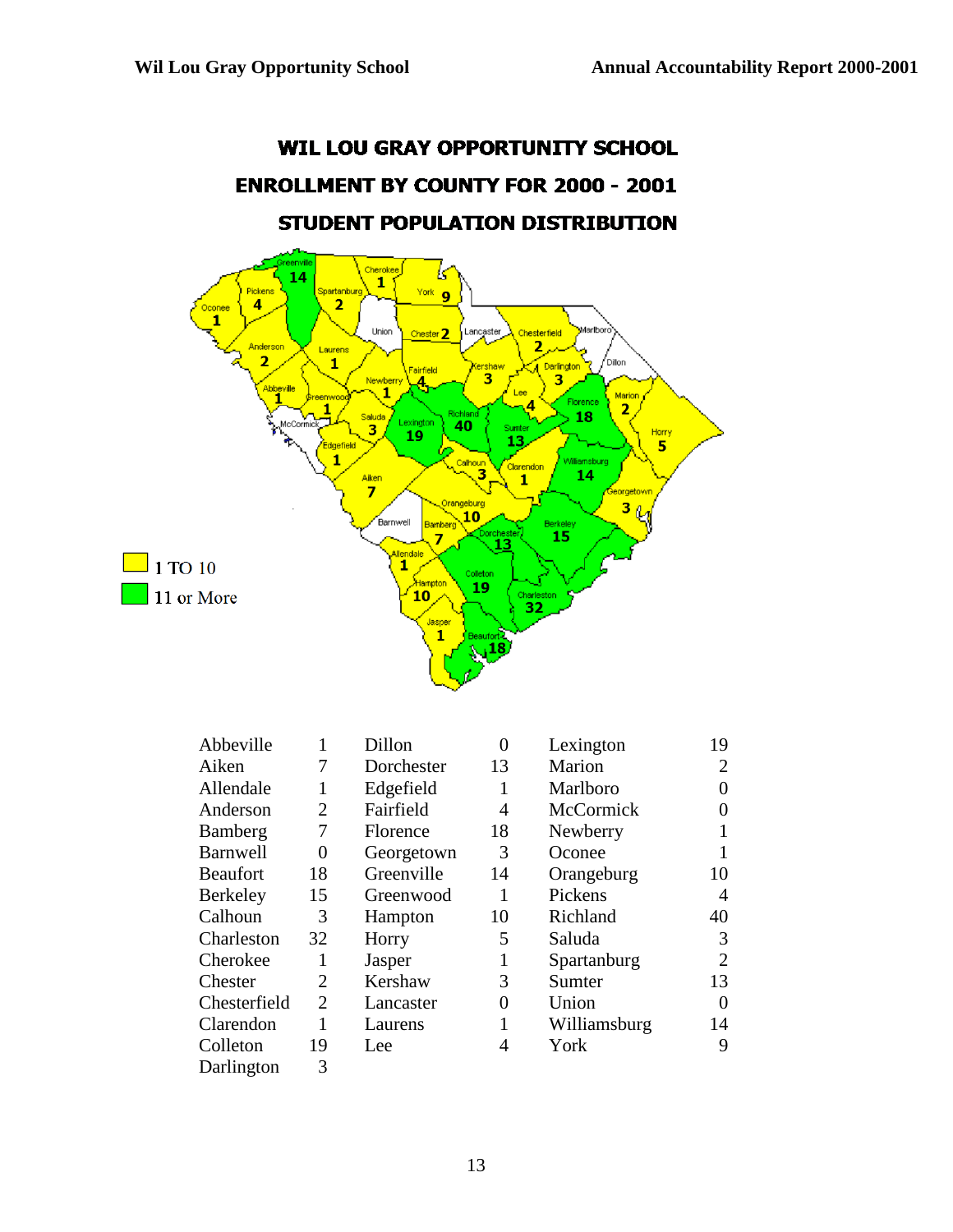#### **Information and Analysis**

Information and analysis is collected and evaluated by the various functional groups as a basis for measuring and comparing trends for improvement. Student academic performance is measured by a variety of standardized tests that demonstrate and reflect individual ability. Analysis of this information results in more intensive remediation of the efficient subject areas. Test results are tracked throughout the student's attendance at the Opportunity School, and progress is determined by pre-test and post-test results. Each student is required to complete a minimum of forty hours of service learning for graduation. Each student's progress is monitored through a database to ensure completion and periodic reports are published to administrators for analysis. Student discipline history is tracked through a database and monitored daily to determine the appropriate referral. This information is used in placement and counseling decisions as an intervention strategy.

#### **Human Resource Focus**

Employee satisfaction and the employment of skilled employees who possess an enthusiasm for working with at-risk students remains our work force priority. As employee satisfaction is a key element to productivity and commitment to their work, strong emphasis is placed on employee fulfillment. An informal mentor system trains and acclimates new employees to the Opportunity School and assists them in developing their membership into their team. The employee voice is heard through our executive staff meetings and employee concerns represented by division directors. An exit survey is given to staff members leaving the employ of the Opportunity School. The results from these exit surveys guide changes for human resource recommendations. All employees are encouraged to participate in process improvement and to explore creative ways to accomplish tasks. Employee incentives are offered within human resource regulations and agency approval. Tuition assistance and flexible work schedules to increase training and help employees meet their personal responsibilities have been invaluable to building and maintaining a quality workforce. As our school motto is "Why Stop Learning?", employees are encouraged to train and retrain themselves in order to be better prepared for future workforce needs. In addition, all division directors completed the Malcolm Baldrige National Quality standards training.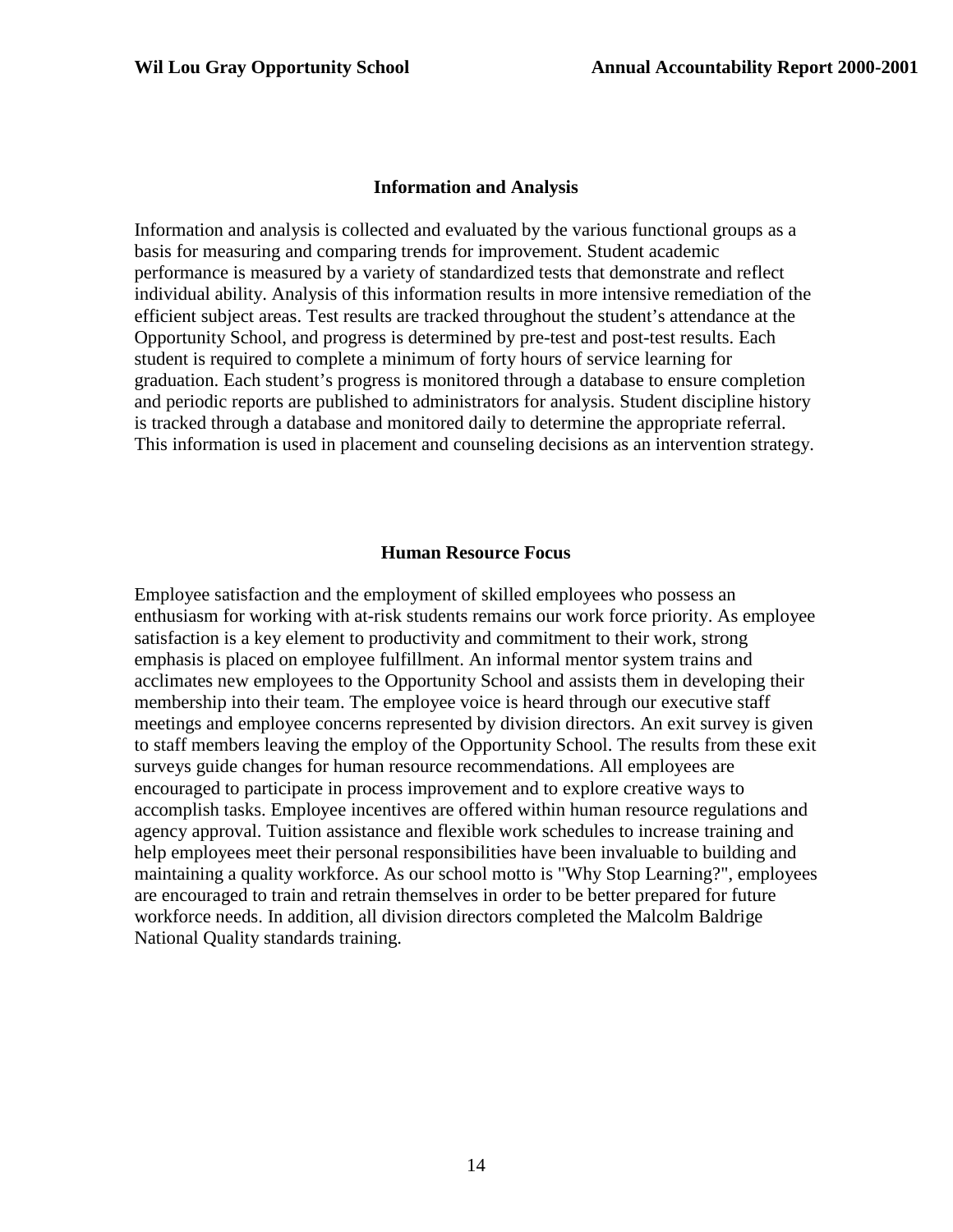#### **Process Management**

This category describes the key aspects of our organization's process management that is geared to quality service delivery in three areas. These three areas are:

- 1. Student Education, Food Service, Housing Education Curriculum, Team Teaching/Support Food Service Nutrition, Variety Housing Dormitory Life
- 2. Support and Internal Support
- 3. Business, Suppliers

*Student Education, Food Service, Housing –* Our main focus this year has been on the quality of education presented and how it can be improved to reflect greater measurable results. As a school for at-risk students, the main focus of curriculum attention has been "back to the basics" with reading and math as the number one priority. While scores in both areas have not risen equally, there has been an increase in reading scores worth noting. On average, reading scores have increased by one year in five months. We have also had a marked increase in the number of students passing the GED examination.

Team teaching has also been a key element in our efforts to increase the quality of education. Teachers meet on a weekly basis to evaluate the progress of students and to explore ways to invent learning tools to excite student-learning mechanisms. Teacher evaluations of the process indicates a synergistic positive effect. Again, results in this area are reflected in the increased numbers of students passing the GED (see graph on page 28) and noticeably more positive self-esteem.

Nutritional balance is the primary focus of our food service sector. Weekly menu planning (three meals a day, seven days a week) according to USDA meal service data is a requirement to insure nutritionally balanced meals. Variety and presentation are also part of the meal planning effort in order to educate our students on the need to select nutritional food choices.

Our agency is a twenty-four hour, seven day a week school. Therefore, the after school environment also contributes to our student's education. Supervised social interaction, community service and cultural opportunities are offered so students learn respect for self and others and contribute to their involvement in productive avenues within our society. As a measurement for success in this area we look at the community service record of our students over the last three years. Each graduating cadet completed a minimum of forty hours of community service, seventy-six percent of the cadets completed more than forty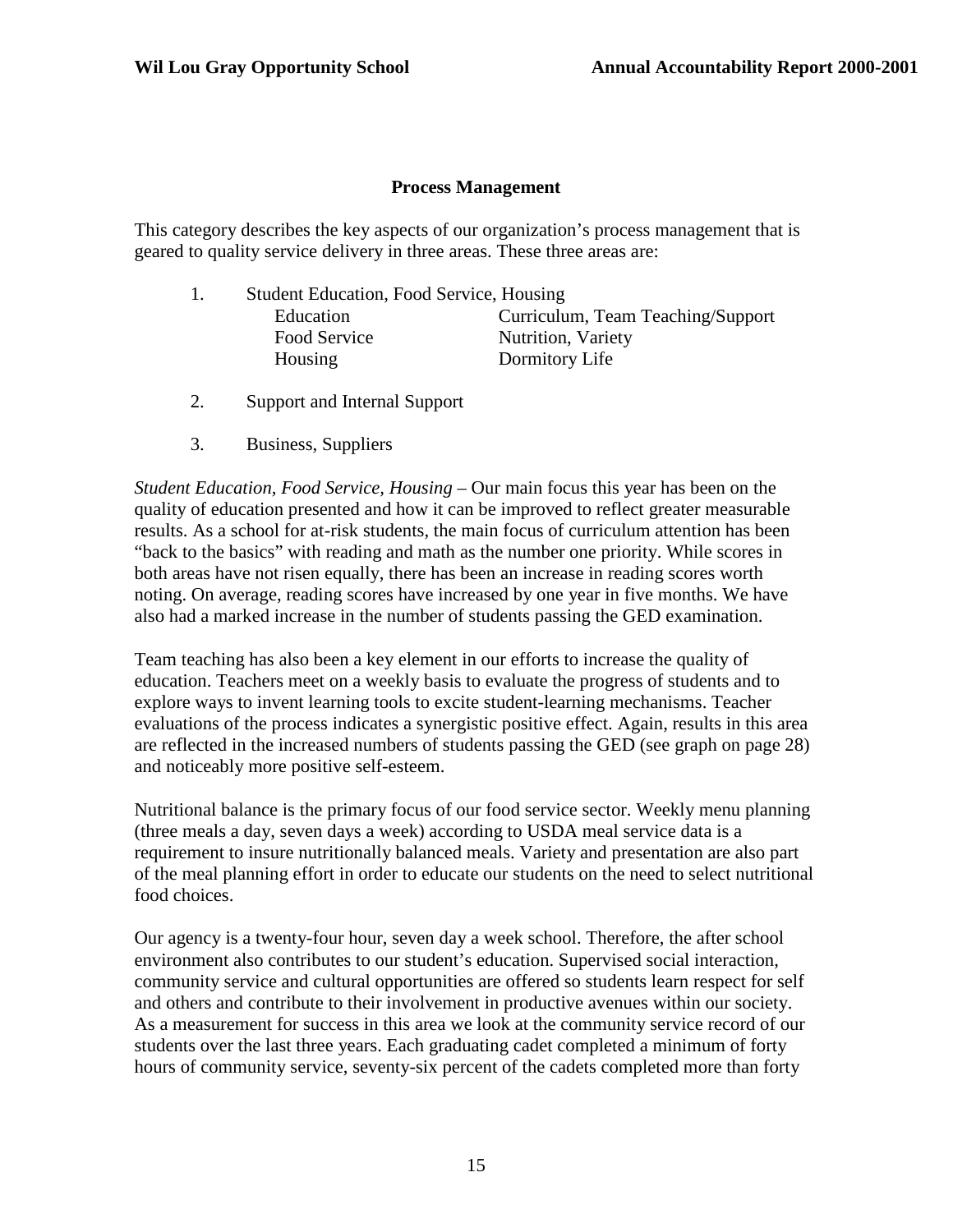#### **Process Management (continued)**

hours of community service with twenty-four percent completing more than sixty hours of community service.

Support and Internal Support – Wil Lou Gray consists of eighty-nine acres of campus with one hundred thousand seventy-four square feet of building space. The care of grounds and buildings is a continuous process. Coupled with this is the servicing of equipment, vehicle maintenance and the work of certified public safety officers to insure a safe campus environment for students, staff and visitors.

Internal support also consists of the processes required not only to communicate need but also to evaluate and respond the most effective, cost efficient manner. All staff are connected to this system by way of telephone/voicemail, email and/or personal request. The procedures and technology to assist each department in its request or response are in place and functioning.

*Business, Suppliers –* Finance and Procurement are the two areas of business that tie the need and response of the agency together. Both areas are the internal and external contacts that determine the most efficient cost effective results. The equitable allocation of funds to meet the need of each program priority coupled with the most reliable vendor resource determines outcome.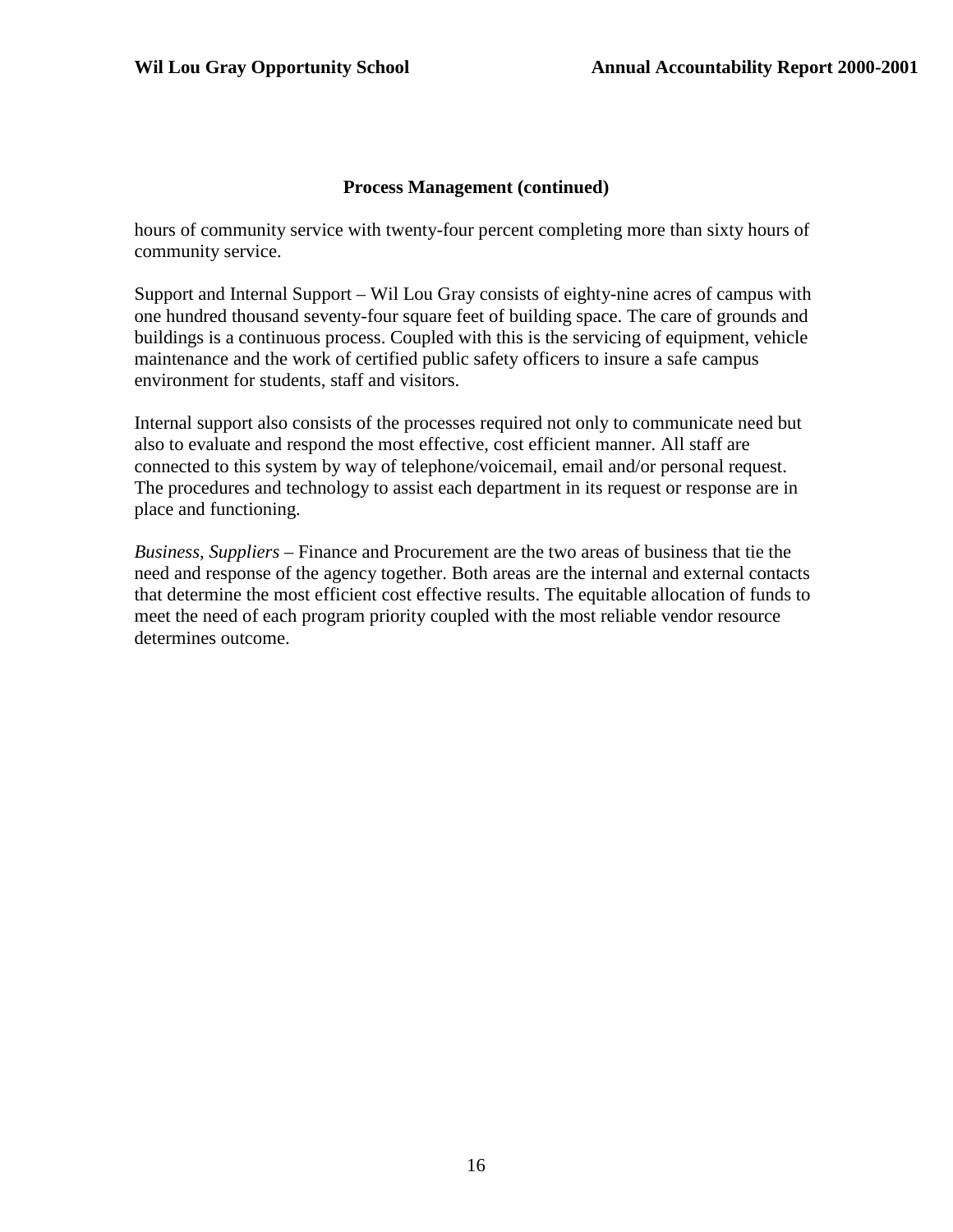#### **Educational Program**

#### Program Goal:

Provide an instructional program in individualized GED labs for all students entering the program with levels, as indicated by the TABE instrument that allows them to benefit from such instruction.

#### Program Objectives:

Sixty percent of all students taking the GED will successfully complete the test. Seventy-five percent of all graduating cadets will achieve at least one year of progress in reading during five months of instruction as indicated by post TABE testing.

#### Performance Measures:

| Number of days per cycle in academic instruction: | 142. |
|---------------------------------------------------|------|
| Cycles per academic year:                         |      |
| Minimum number of students served annually:       | 310  |
| Number of professionally certified instructors:   | 19   |

#### Academic, Vocational and Library Programs Total Cost

| <b>State Cost</b> |                      |     |                     | Unit Cost Based on<br>EIA Cost   Other Cost   Federal Cost   Total Cost   310 Students Served |
|-------------------|----------------------|-----|---------------------|-----------------------------------------------------------------------------------------------|
| \$823,577         | $$421,211$ $$62,427$ | \$0 | $\vert$ \$1,307,215 | \$4.217                                                                                       |

#### Outcome:

- $\triangleright$  Sixty-two percent of cadets administered the GED were successful.
- $\triangleright$  Sixty percent of graduating cadets achieved at least one-year progress in reading with only five months instruction.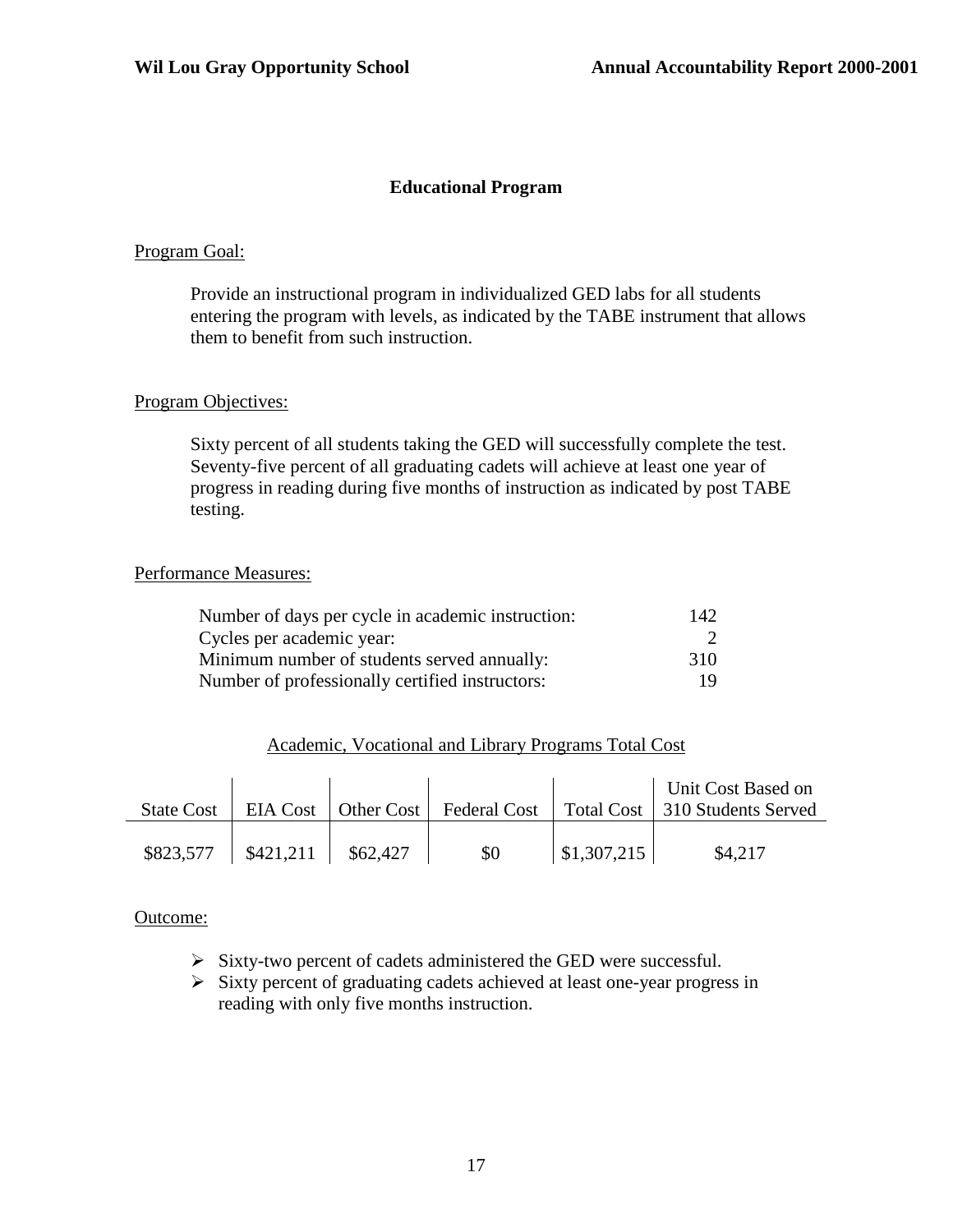#### **Residential Services Program**

#### Program Goal:

Provide all resources necessary to assure supervision, coordination of service learning, recreational activities and the positive direction of the cadet population on twenty-four hours per day, seven days per week basis.

#### Program Objectives:

To ensure all students who complete the program acquire the basic skills and selfdiscipline necessary to succeed in life. All students will complete a minimum of forty hours of community service and an Outdoor Education course. All students must meet the eight core components which consist of the following:

- 1. Life Coping Skills
- 2. Work Skills Training
- 3. Leadership/Followership
- 4. Physical Fitness
- 5. Academic Excellence
- 6. Responsible Citizenship
- 7. Health and Well-being
- 8. Community Involvement

#### Performance Measures (Workload Indicators):

| Number of days per cycle:                   | 156 |
|---------------------------------------------|-----|
| Cycles per academic year:                   |     |
| Minimum number of students served annually: | 310 |
| Number of full-time staff members:          | 15  |
| Number of part-time staff members:          |     |

#### Residential Services Program Total Cost

| <b>State Cost</b> |     | EIA Cost   Other Cost | Federal Cost |           | Unit Cost Based on<br>Total Cost   310 Students Served |
|-------------------|-----|-----------------------|--------------|-----------|--------------------------------------------------------|
| \$381,191         | \$0 | \$391                 | \$0          | \$381,582 | \$1,231                                                |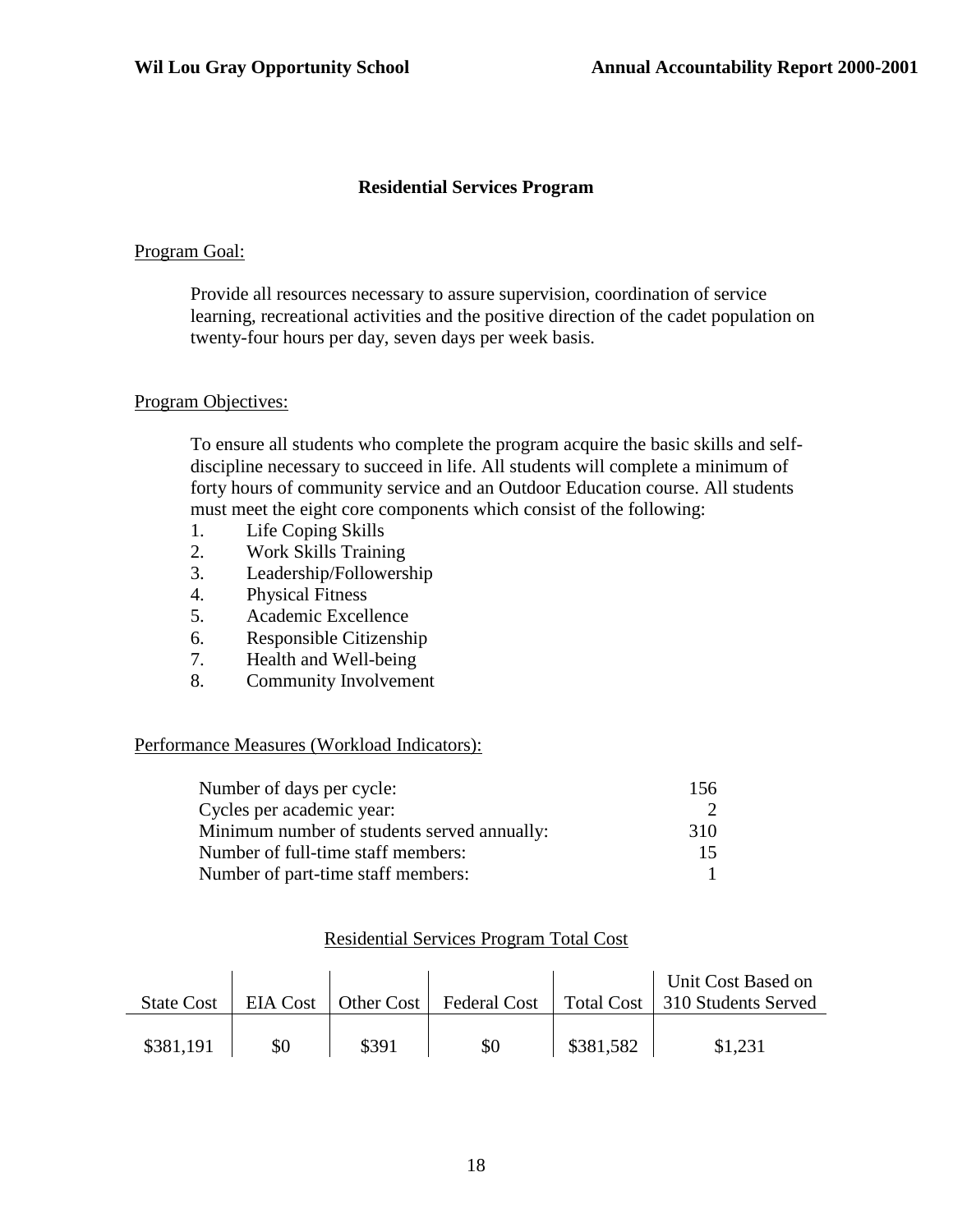#### **Residential Services Program (continued)**

#### Outcome:

Each graduating cadet completed a minimum of forty hours of community service, seventy-six percent of the cadets completed more than forty hours of community service with twenty-four percent completing more than sixty hours of community service. Each graduating cadet completed an outdoor education course, life coping skills training and met certain physical fitness standards. In addition, job readiness training was completed by each graduating cadet to enhance employability.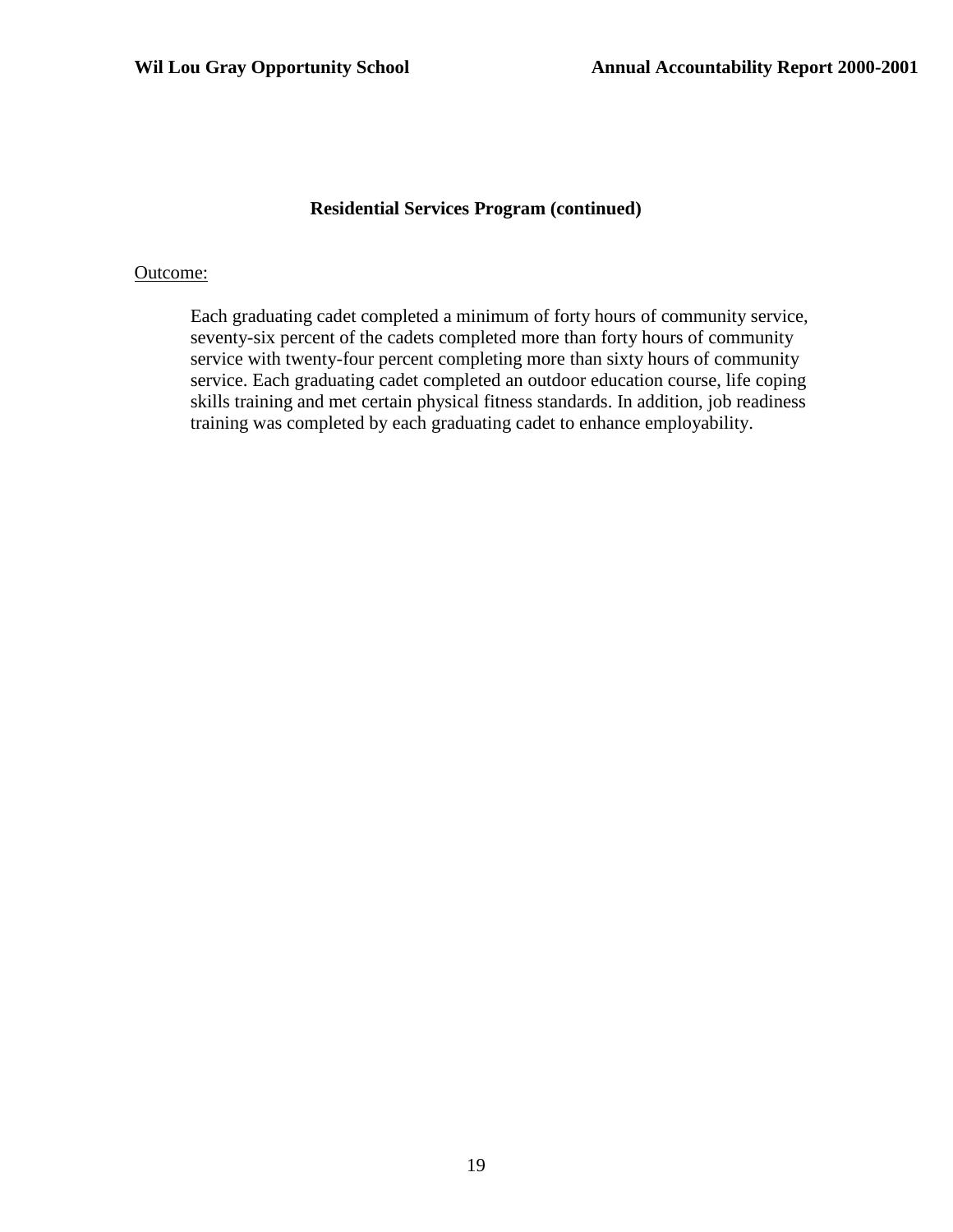#### **Psychological and Special Services Program**

#### Program Goal:

Develop resources to facilitate the admissions process for prospective candidates and their families.

Develop resources to provide intervention to candidates/cadets, their families, and others working with the candidates/cadets enrolled at the Wil Lou Gray Opportunity School.

#### Program Objectives:

*Admissions* – Prospective candidates will be provided with information on the application process, receive any assistance needed to complete the application process and will be interviewed. Prospective candidates will be assessed using the TABE (Test of Adult Basic Education) prior to determining acceptance status. All accepted candidates are sent a letter informing them of their acceptance status no later than two weeks prior to the start of the cycle.

*Special Education* – IDEA regulations will be followed to determine a cadet's eligibility for special education services.

*Intervention* – Staff will be informed of the procedures to request consultation for intervention. Intervention will occur within seventy-two hours following a request for consultation. Crisis intervention will occur within twenty-four hours. Candidates will be screened to determine eligibility for AOD (alcohol and other drugs) services during the pre-challenge phase. Case notes reflecting intervention provided will be completed within one week of contact with candidate/cadet.

#### Performance Measures (Workload Indicators):

| Number of days per cycle in academic instruction: | 156 |
|---------------------------------------------------|-----|
| Cycles per academic year:                         |     |
| Minimum number of students served annually:       | 310 |
| Number of professionally certified staff members: |     |

#### Psychological and Special Services Total Cost

| <b>State Cost</b> |          |     |          |           | Unit Cost Based on<br>EIA Cost   Other Cost   Federal Cost   Total Cost   310 Students Served |
|-------------------|----------|-----|----------|-----------|-----------------------------------------------------------------------------------------------|
| \$113,373         | \$37,163 | \$0 | \$25,532 | \$176,068 | \$568                                                                                         |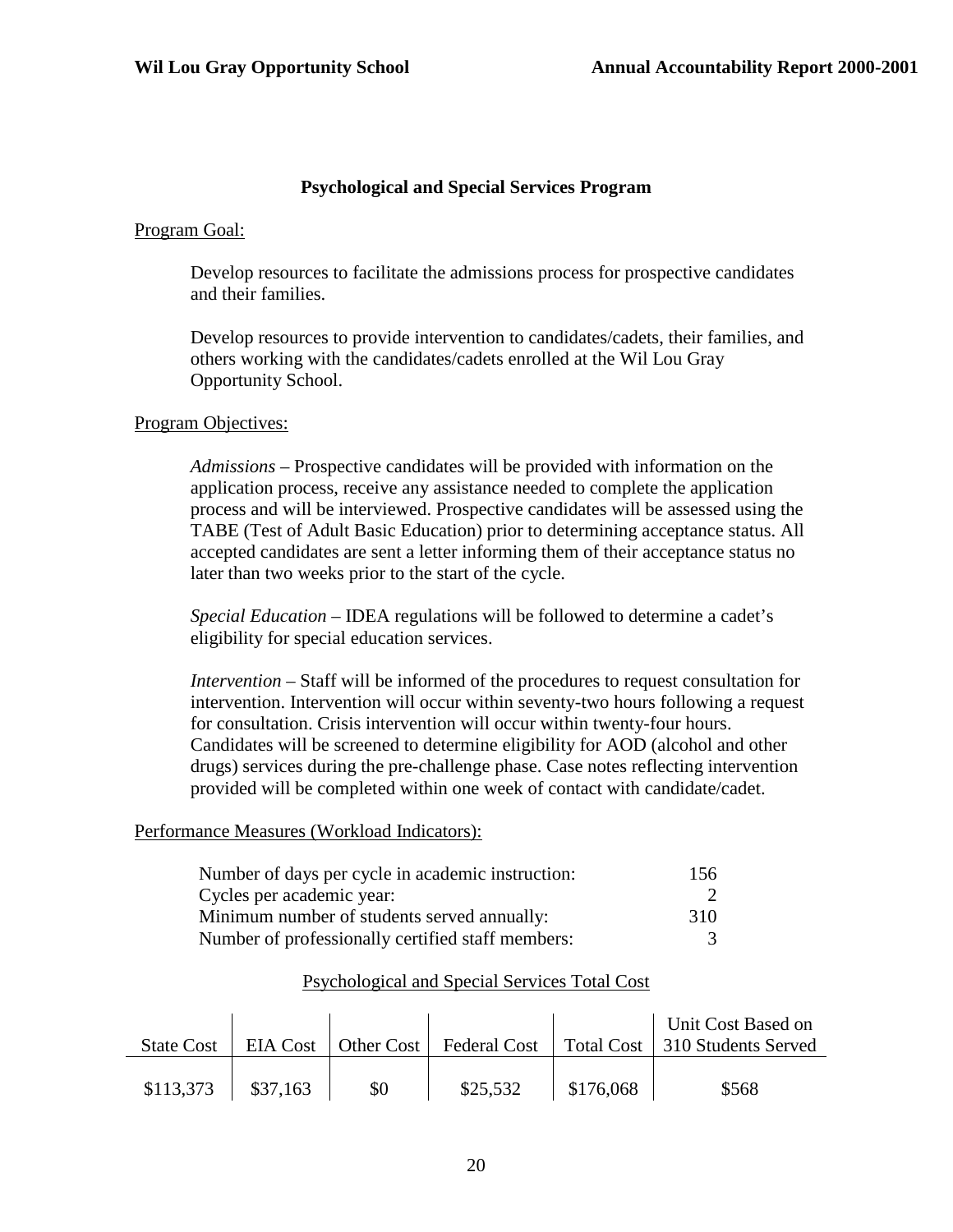#### **Psychological and Special Services Program (continued)**

#### Outcome:

| $Admissions -$                                |     |
|-----------------------------------------------|-----|
| Number of completed applications received:    | 610 |
| Number of prospective candidates interviewed: | 428 |
| Number of prospective candidates accepted:    | 334 |

#### *Special Education* –

Number of students entering program with special education classification were thirty-six. Of this group nine received their GED.

#### *Intervention* -

Two hundred seventy-six students screened for ATOD services, eighty-one assessed to determine appropriateness for services. Seventy-two received ATOD services.

#### *Crisis Intervention -*

Referral form developed for consultation on students with suspected emotional or psychological distress.

Contract with Lexington County Community Mental Health Adolescent Services developed for school based mental health counselor.

A staff member is on call for mental health emergencies.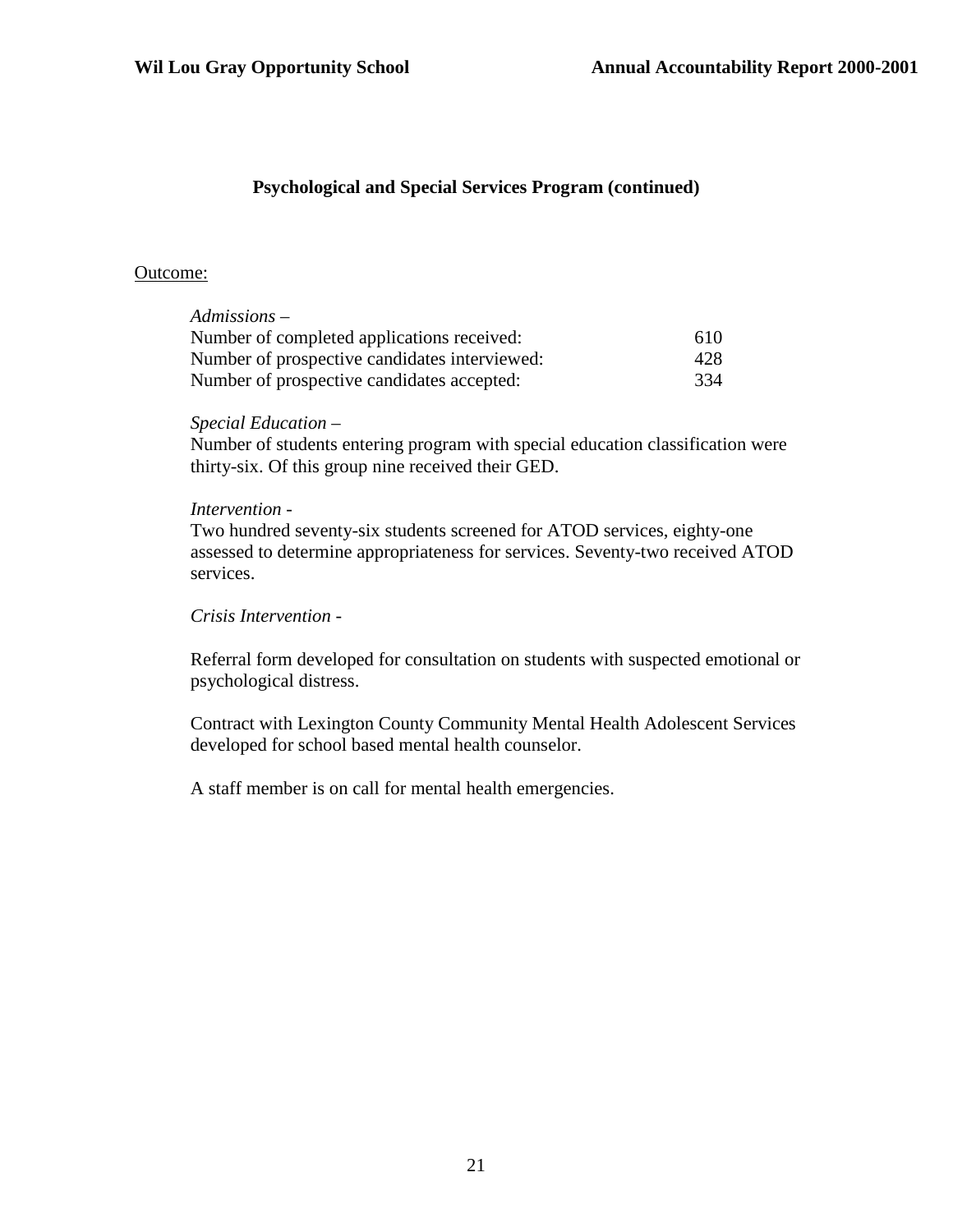#### **Health Care Services**

#### Program Goal:

Provide resources necessary to maintain the health of each student enrolled.

#### Program Objectives:

- $\triangleright$  Plan appropriate nursing care to promote optional performance of student.
- $\triangleright$  Implement plan to use community and private resources to meet all of student's health needs.
- $\triangleright$  Evaluate effectiveness of all treatment plans related to student, and review as needed.
- Assess dental needs of all students and follow-up with treatments and/or referrals.
- $\triangleright$  Assess mental health concerns and refer to private or community health professionals.
- > Implementation of school-based mental health services.
- $\triangleright$  Develop and implement drug urine testing program.
- $\triangleright$  Develop emergency plan to adapt to all student critical needs (diabetes, asthma, suicidal, etc.) with 911 emergency personnel as final resort.
- $\triangleright$  Develop and implement immunization program to assure that every student has appropriate immunization per DHEC schedule.

#### Performance Measures (Workload Indicators):

| Number of days per cycle in academic instruction: | -156 |
|---------------------------------------------------|------|
| Cycles per academic year:                         |      |
| Minimum number of students served annually:       | 310  |

#### Health Care Services Total Cost

| <b>State Cost</b> |          |     |     |           | Unit Cost Based on<br>EIA Cost   Other Cost   Federal Cost   Total Cost   310 Students Served |
|-------------------|----------|-----|-----|-----------|-----------------------------------------------------------------------------------------------|
| \$154,005         | \$18.710 | \$0 | \$0 | \$172,715 | \$557                                                                                         |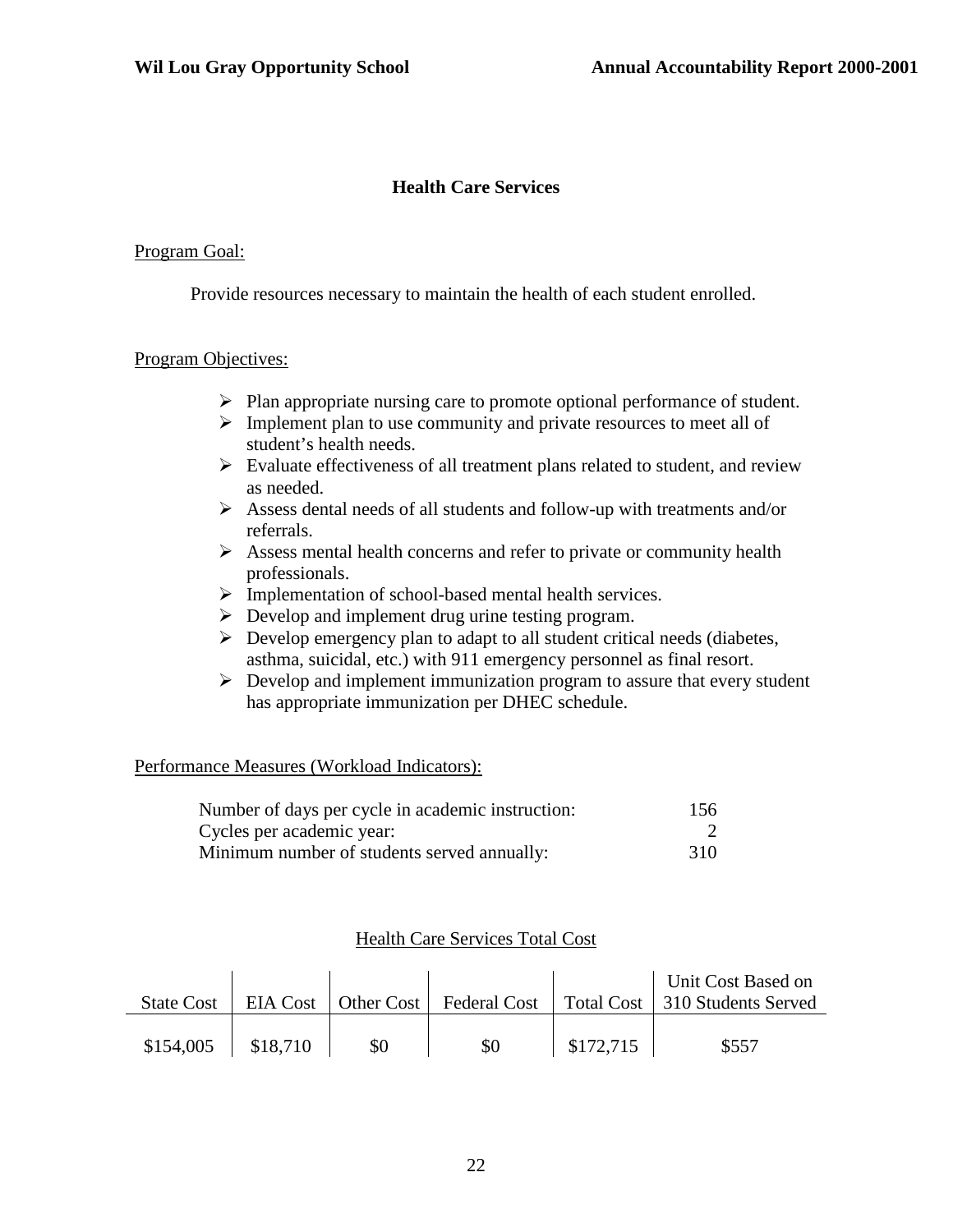#### **Health Care Services (continued)**

#### Outcome:

- $\triangleright$  Ninety-eight percent of the graduating students have left the program in better physical and mental health than when entering the program as evidenced by exit physicals and signatures.
- Developed and implemented drug testing program.
- $\triangleright$  Established agreement with pharmacies to have all student prescriptions filled in a timely fashion.
- $\triangleright$  Developed emergency plan to adapt to any critical health needs of the students.
- Developed and implemented student immunization program per DHEC schedule.
- $\triangleright$  Provided necessary transportation to students for outside medical appointments one hundred percent of the time.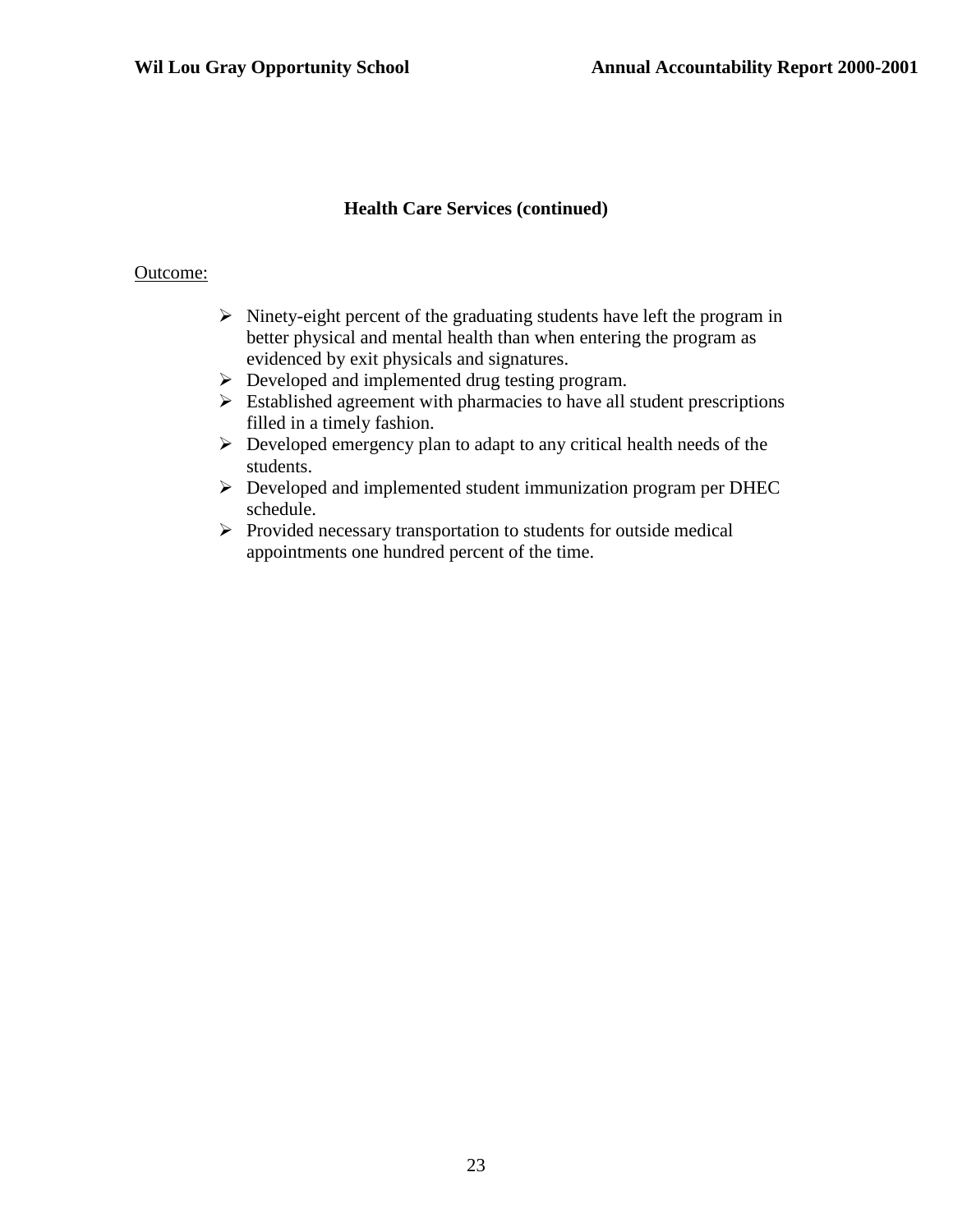#### **Facilities and Support Services**

#### Program Goal:

To provide support services to all phases of the total school program. This includes food services, maintenance, public safety and transportation.

#### Program Objectives:

- To maintain a nutritious and well-balanced food services program.
- $\triangleright$  To maintain a progressive, preventive program designed to operate all equipment, buildings and grounds at optimum efficiency.
- $\triangleright$  To ensure a safe, secure campus environment.
- $\triangleright$  To provide adequate transportation vehicles in support of all departments.

#### Performance Measures (Workload Indicators):

*Food Service:* Staff of seven provides three meals daily, seven days a week. Additionally, staff provides food for special campus events such as cookouts and special meals.

*Plant Maintenance:* Services maintain 174,000 square feet of building space and 89 acres of campus with twelve people directed by a maintenance supervisor. This staff responds to over 500 work orders annually.

*Public Safety:* Two public safety officers certified by the South Carolina Justice Academy ensure safe campus environment seven days a week and the security of 23 campus buildings.

*Transportation:* Maintain all agency vehicles to transport students and staff to appointments. Maintain all service vehicles.

| <b>State Cost</b> |     |          |           |                             | Unit Cost Based on<br>EIA Cost   Other Cost   Federal Cost   Total Cost   310 Students Served |
|-------------------|-----|----------|-----------|-----------------------------|-----------------------------------------------------------------------------------------------|
| \$1,362,509       | \$0 | \$45,265 | \$101,752 | $\vert$ \$1,509,526 $\vert$ | \$4,869                                                                                       |

#### Facilities and Support Services Total Cost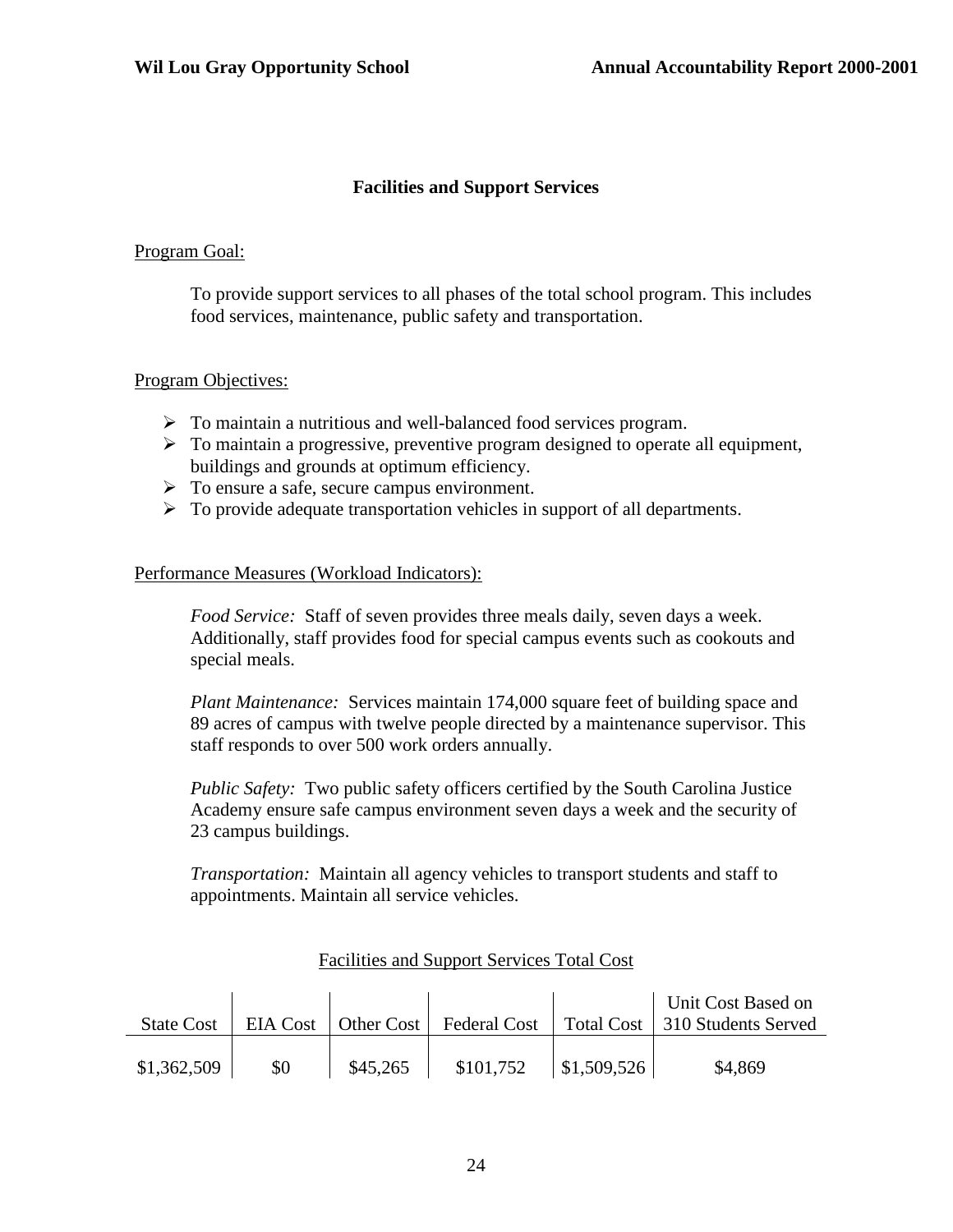#### **Facilities and Support Services (continued)**

#### Outcome:

- $\triangleright$  Reduced cost by three percent per square foot for cleaning and maintaining buildings.
- $\triangleright$  Maintained an average three days between work orders and repairs for eighty-two percent of work orders.
- $\triangleright$  Maintained a five percent reduction in fat content of meals while student and staff participation remained at current levels.
- $\triangleright$  Public safety and transportation vehicles maintained as described without negative exception.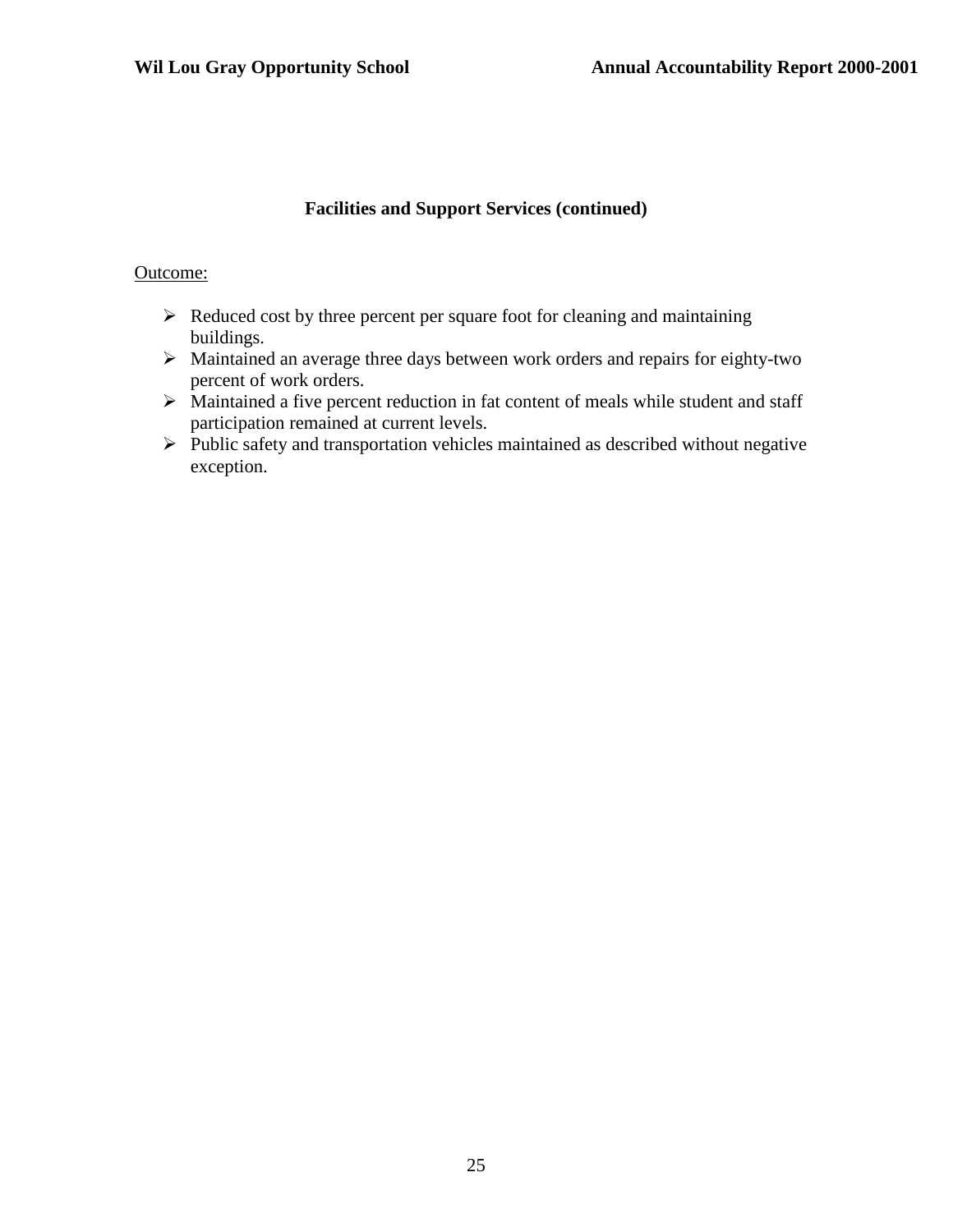#### **Administration Program**

#### Program Goal:

To maximize the mission of the Agency through the following:

*Outreach:* Develop initiatives to reach principals, counselors, teachers and parents who pinpoint at-risk youth who will benefit from the program conducted at the Wil Lou Gray Opportunity School. This is accomplished through presentations made state wide, literature, internet contact and a state wide television marketing program.

*Admissions:* Source of contact for parents or guardians of applicants, procurement of necessary documentation for furthering the admissions process, and the scheduling of interviews and testing for final acceptance into the program.

*Personnel, Procurement and Accounting:* To maximize and safeguard the resources of the Agency through the personnel, procurement and accounting process in conjunction with the regulations and laws of South Carolina.

#### Program Objectives:

- $\triangleright$  To increase awareness of the program offered by the Wil Lou Gray Opportunity School so at-risk students throughout South Carolina will benefit from the program and become aware of the opportunity available to them.
- $\triangleright$  To respond to inquiries and process applications in a timely, effective and efficient manner.
- $\triangleright$  To effectively manage and safeguard the resources of the Agency through the personnel, procurement and accounting process.

#### Performance Measures (Workload Indicators):

This is a continuous process with a two hundred-sixty day cycle.

#### Administration Program Total Cost

| <b>State Cost</b> |     |     |     |           | Unit Cost Based on<br>EIA Cost   Other Cost   Federal Cost   Total Cost   310 Students Served |
|-------------------|-----|-----|-----|-----------|-----------------------------------------------------------------------------------------------|
| \$599,454         | \$0 | \$0 | \$0 | \$599,454 | \$1,934                                                                                       |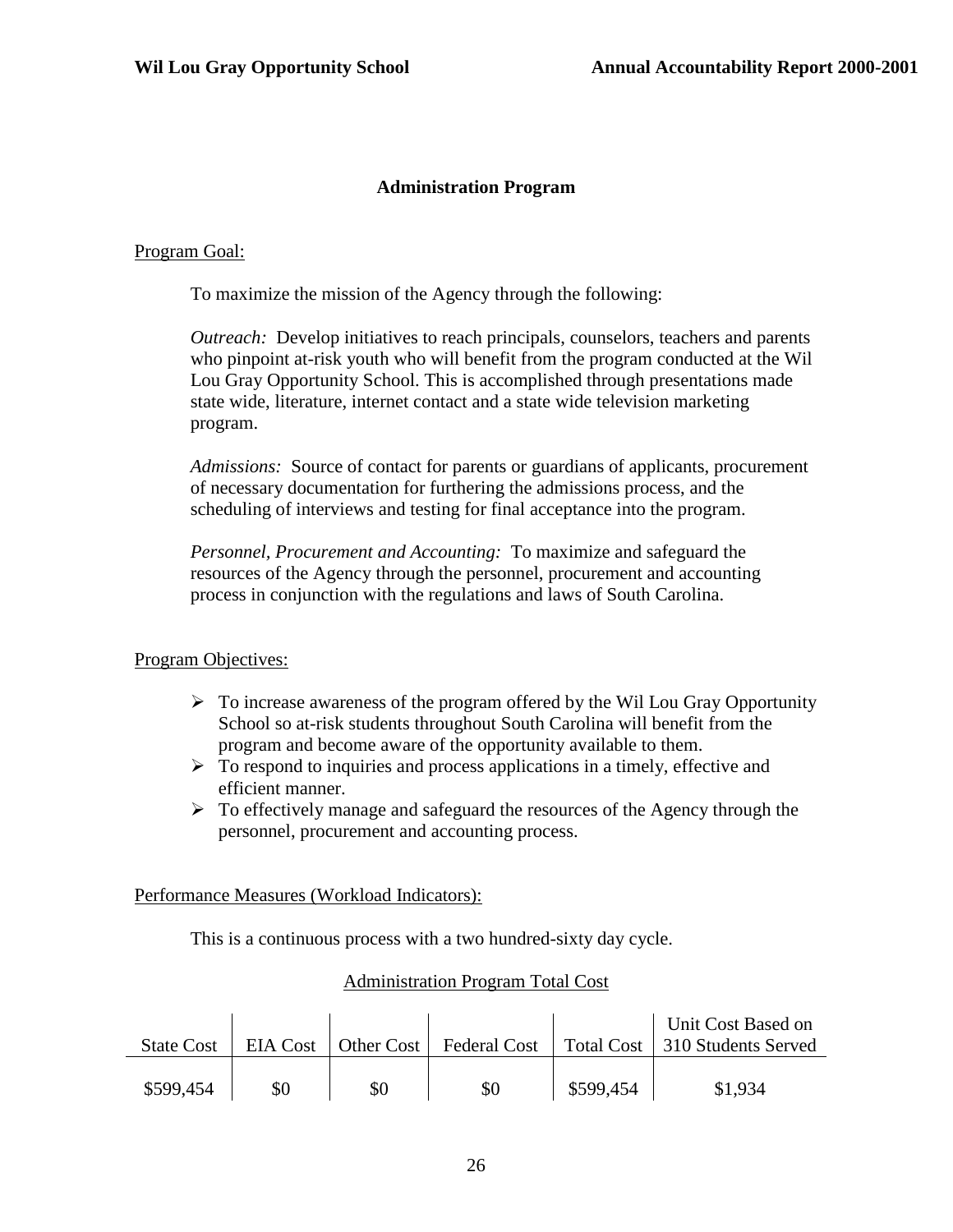#### **Administration Program (continued)**

#### Outcome:

- $\triangleright$  Eight, thirty-second television commercials aired statewide.
- $\triangleright$  Four, sixty-second television commercials aired statewide.
- $\triangleright$  Thirteen group presentations to the public schools.
- $\triangleright$  Thirteen statewide exhibits.
- $\triangleright$  Thirty-eight campus tours were given.
- $\triangleright$  Information packets mailed to 42,000 dropouts and schools across the state.
- $\triangleright$  Post cards mailed to 7,200 school professionals with 275 mailed to state agencies.
- $\triangleright$  State and federal audits of personnel, procurement and accounting resulted in no major audit exceptions.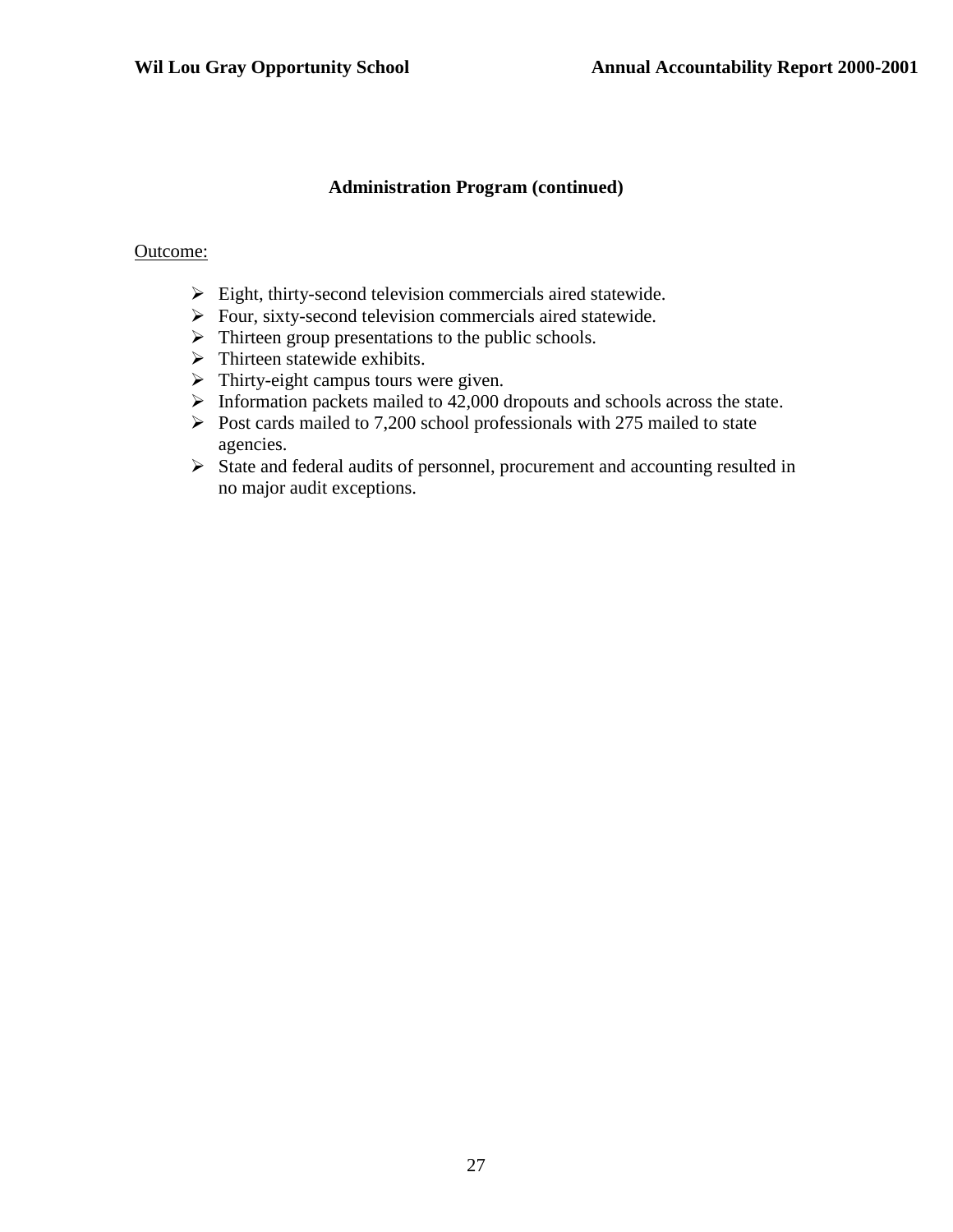#### **Business Results**

The graph below represents the number of students from 1998 until 2001 that have successfully completed the GED test and received GED certification.



# **GED TEST RESULTS**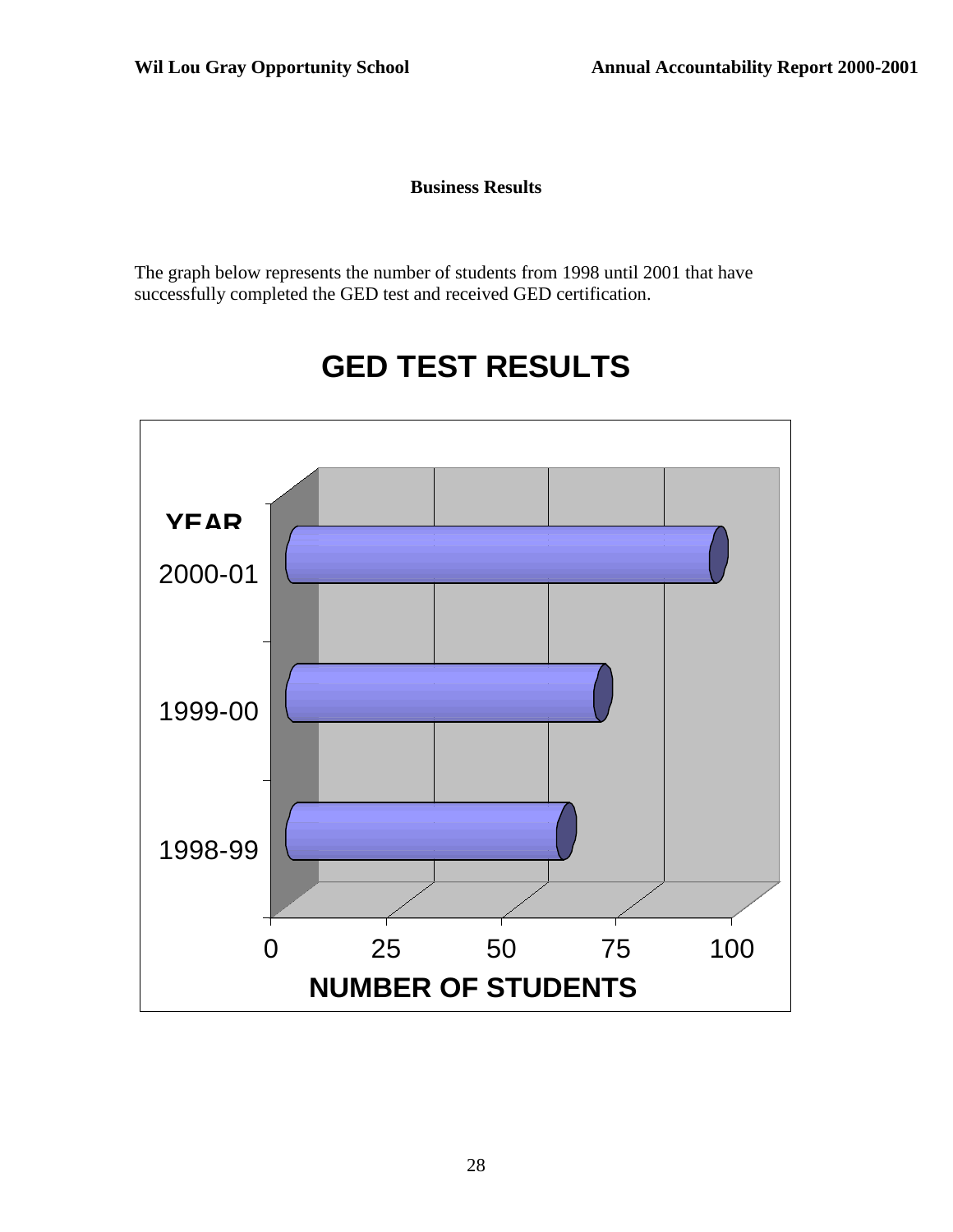

The above graph represents the number of students that have graduated from the Youth ChalleNGe Academy at the Wil Lou Gray Opportunity School. Cycle I and Cycle II for the school year 1998 through 1999 produced one hundred twenty-six graduates. Cycle III and Cycle IV for the school year 1999 through 2000 produced one hundred forty seven graduates. Cycle V and Cycle VI for the school year 2000 through 2001 produced one hundred ninety-six graduates. This upward trend is expected to continue for the upcoming school year.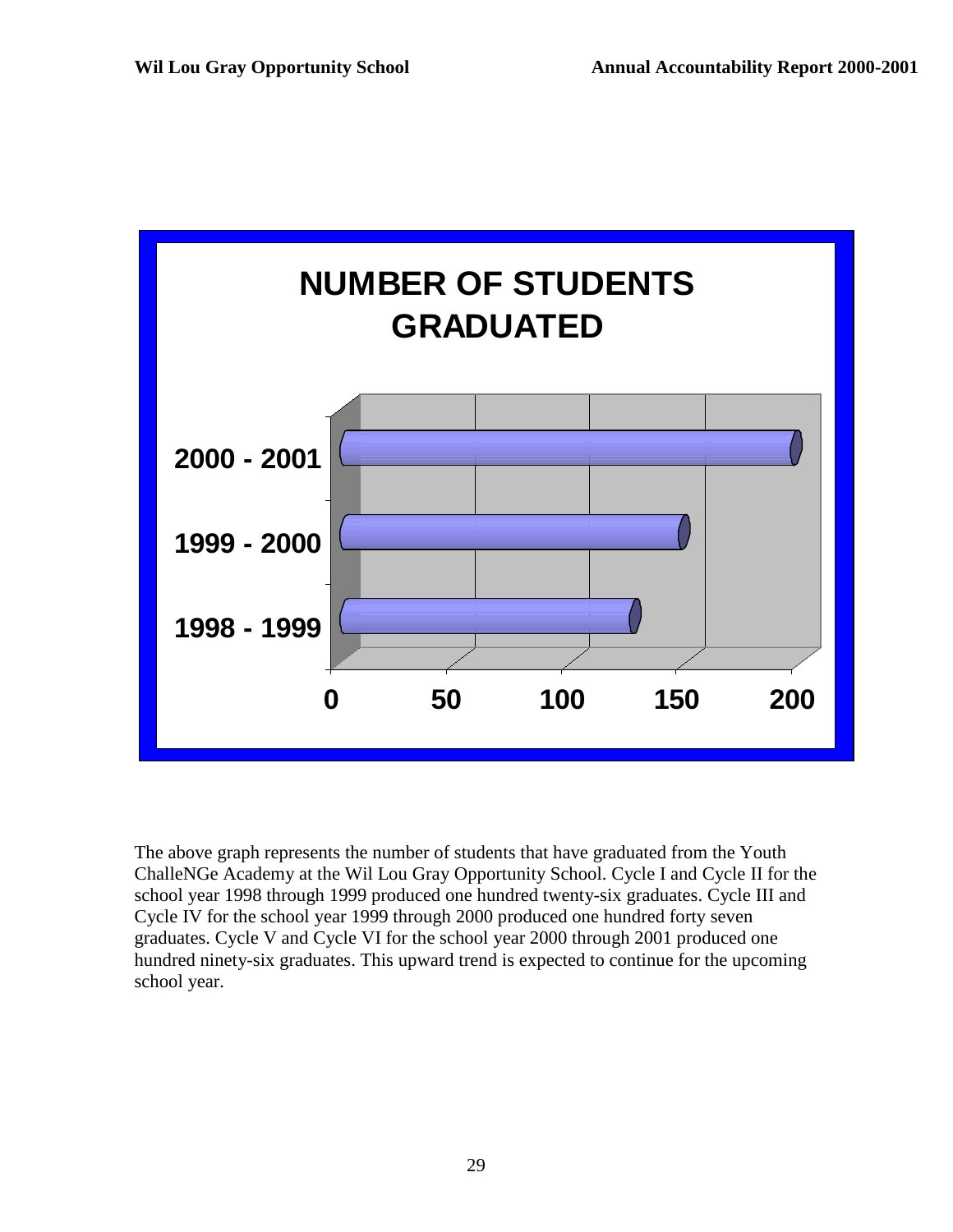

The above graph represents the number of students that enrolled in the Youth ChalleNGe Academy at the Wil Lou Gray Opportunity School. Cycle I and Cycle II for the school year 1998 through 1999 accepted two hundred thirty nine students. Cycle III and Cycle IV for the school year 1999 through 2000 accepted two hundred thirty nine students. Cycle V and Cycle VI for the school year 2000 through 2001 accepted three hundred ten students. This upward trend is expected to continue for the upcoming school year.